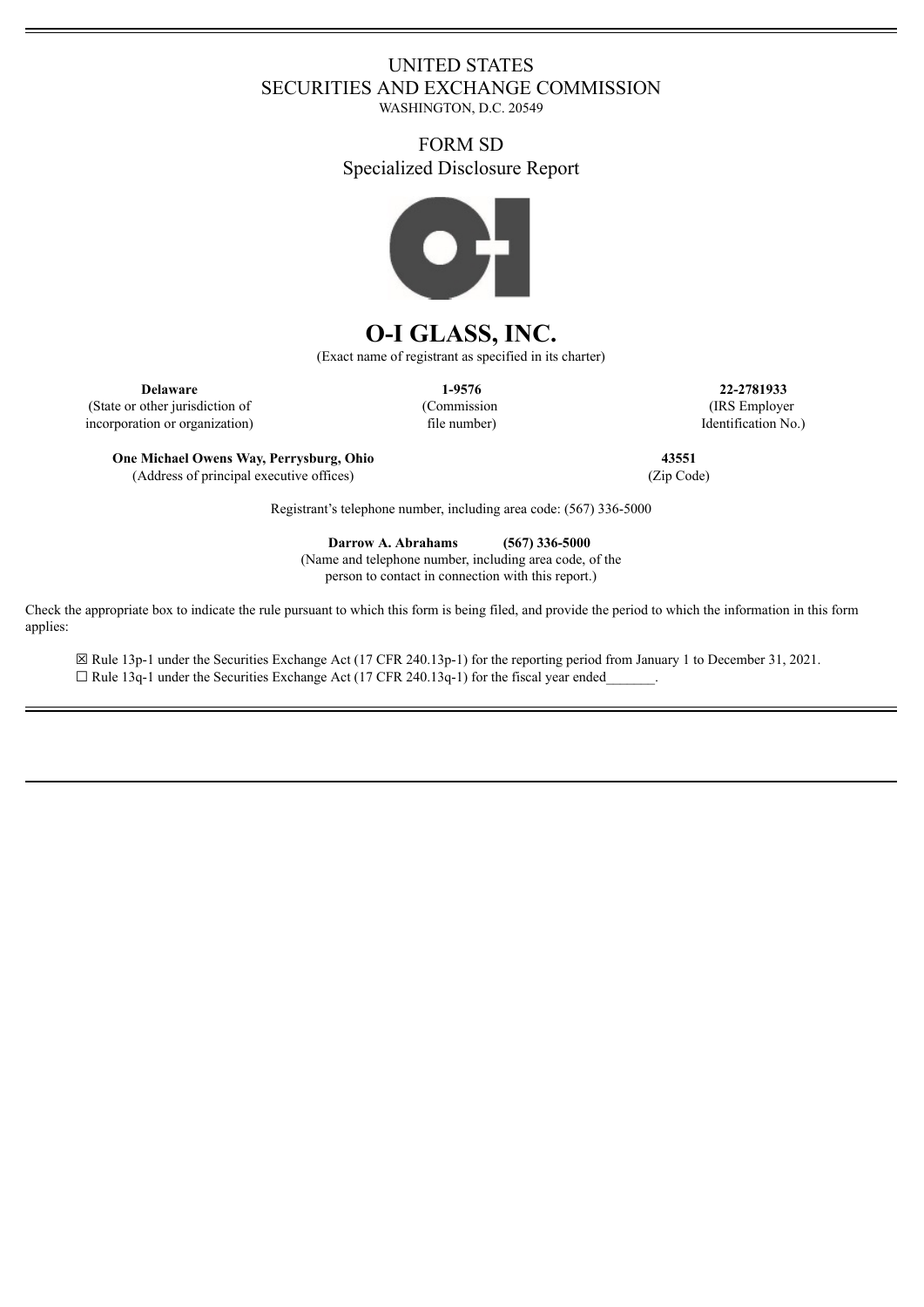#### **Section 1 - Conflict Minerals Disclosure**

#### Item 1.01 Conflict Minerals Disclosure and Report

A copy of the Conflict Minerals Report for O-I Glass, Inc. (the "Company") is provided as Exhibit 1.01 hereto and is publicly available at www.o-i.com.

The term "Company," as used herein and unless otherwise stated or indicated by context, refers to Owens-Illinois, Inc. and its affiliates ("O-I") prior to the Corporate Modernization (as defined below) and to O-I Glass, Inc. and its affiliates ("O-I Glass") after the Corporate Modernization.

On December 26 and 27, 2019, the Company implemented the Corporate Modernization pursuant to the Agreement and Plan of Merger (the "Merger Agreement"), dated as of December 26, 2019, among O-I, O-I Glass and Paddock Enterprises, LLC ("Paddock").

The Corporate Modernization involved a series of transactions (together with certain related transactions, the "Corporate Modernization") pursuant to which (1) O-I formed a new holding company, O-I Glass, as a direct wholly owned subsidiary of O-I and a sister company to Owens-Illinois Group, Inc. ("O-I Group"), (2) O-I Glass formed a new Delaware limited liability company, Paddock, as a direct wholly owned subsidiary of O-I Glass, (3) O-I merged with and into Paddock, with Paddock continuing as the surviving entity and as a direct wholly owned subsidiary of O-I Glass (the "Merger") and (4) Paddock distributed 100% of the capital stock of O-I Group to O-I Glass, as a result of which O-I Group is a direct, wholly owned subsidiary of O-I Glass and sister company to Paddock.

Item 1.02 Exhibit

See Item 2.01 below.

**Section 2 - Exhibits**

Item 2.01 Exhibits

Exhibit 1.01 -- Conflict [Minerals](#page-3-0) Report as required by Items 1.01 and 1.02 of this Form.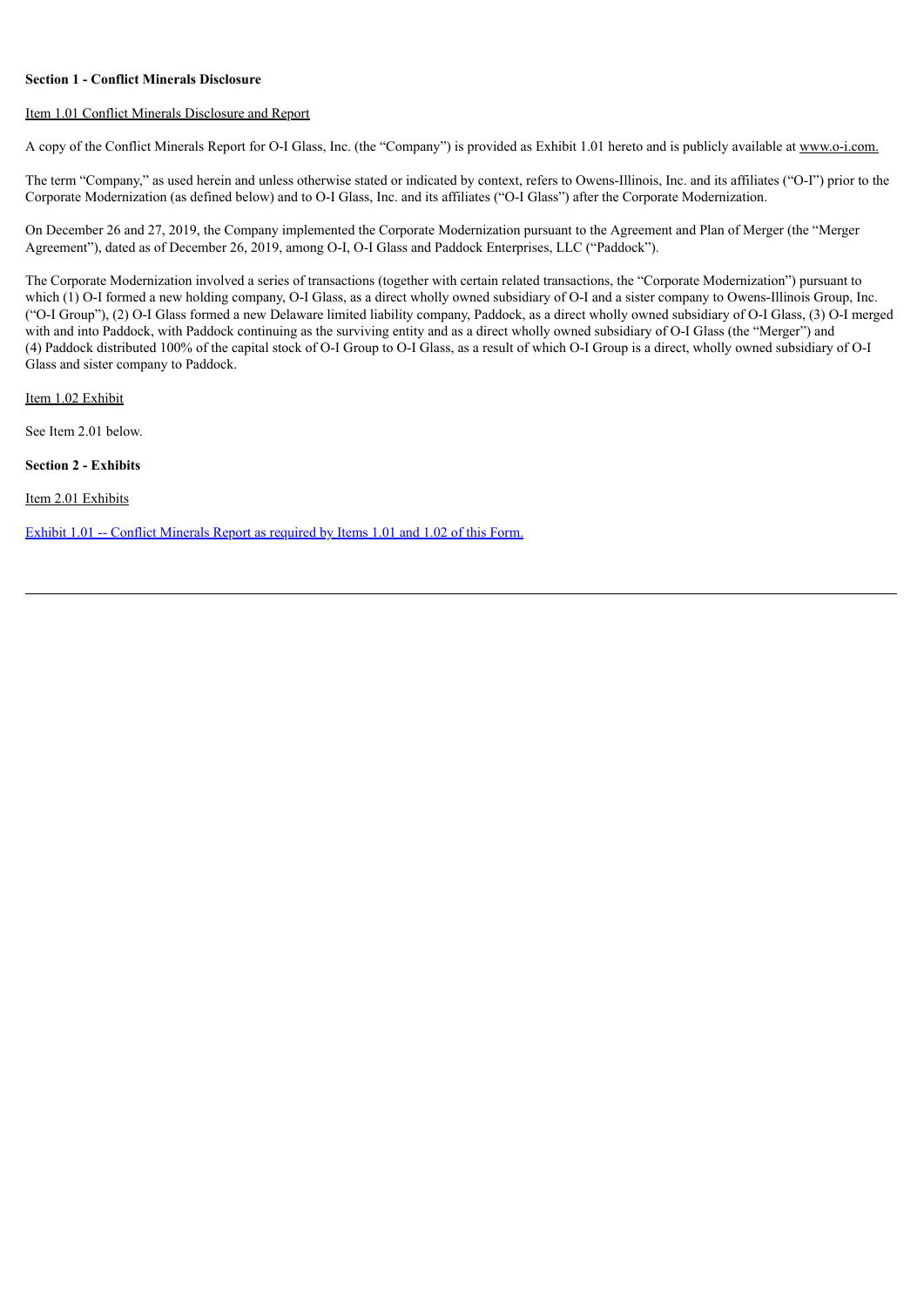#### SIGNATURES

Pursuant to the requirements of the Securities Exchange Act of 1934, the registrant has duly caused this report to be signed on its behalf by the undersigned thereunto duly authorized.

O-I GLASS, INC.

Date: May 31, 2022 By: /s/ Darrow A. Abrahams

Darrow A. Abrahams *Senior Vice President, General Counsel and Corporate Secretary*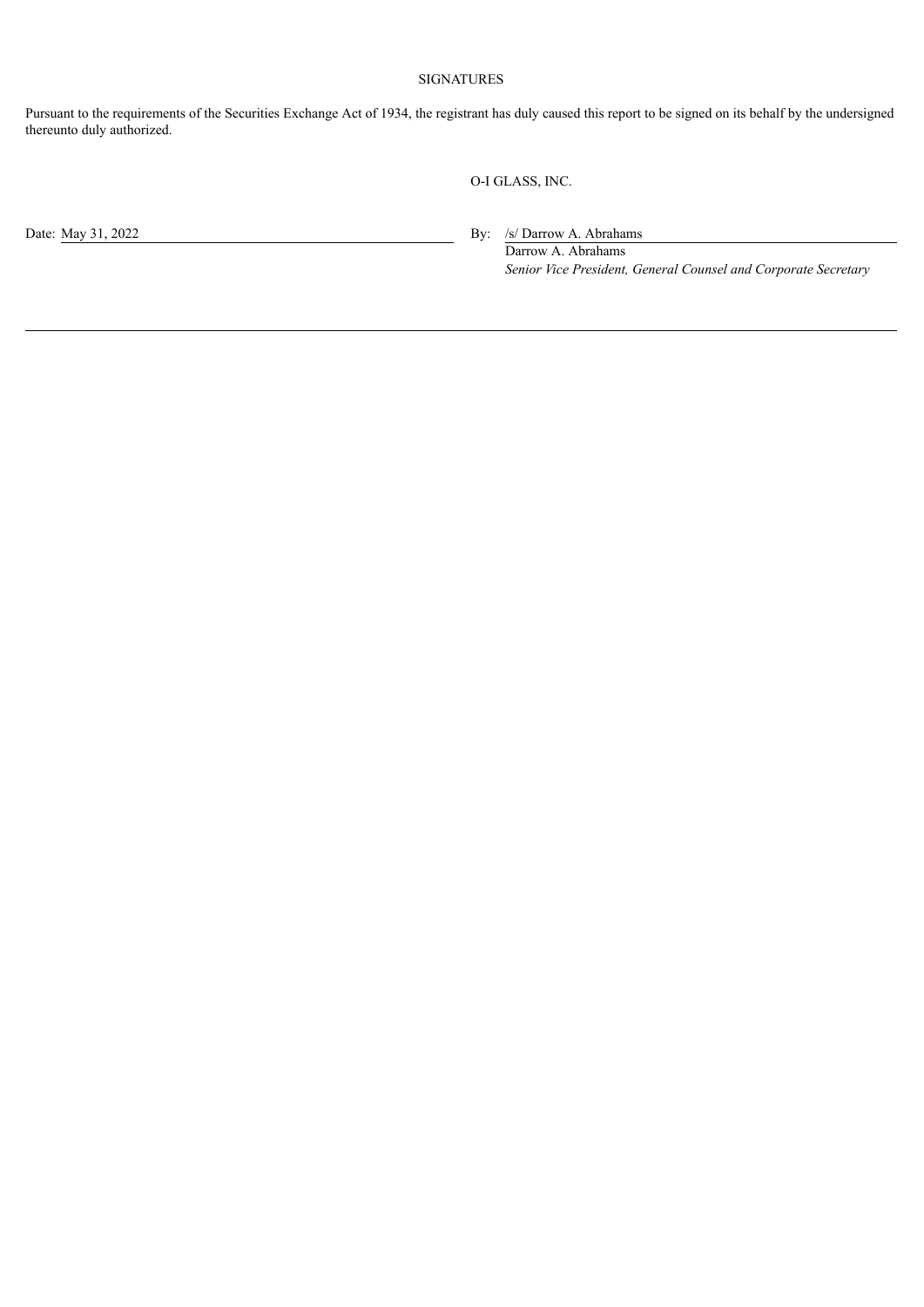#### CONFLICT MINERALS REPORT

<span id="page-3-0"></span>This report for the reporting period from January 1, 2021 to December 31, 2021 (the "Reporting Period") is presented to comply with Rule 13p-1 under the Securities Exchange Act of 1934 (the "Rule") and pursuant to the Company's Special Disclosure Report on Form SD ("Form SD").

As permitted by the Rule and Form SD, and pursuant to the guidance regarding compliance with the Rule provided by the staff of the Securities and Exchange Commission (the "SEC"), this report does not include an independent private sector audit of the report.

#### COMPANY OVERVIEW:

O-I Glass, Inc., a Delaware corporation (the "Company"), through its subsidiaries, is the successor to a business established in 1903. The Company is one of the leading manufacturers of glass containers in the world with 70 glass manufacturing plants in 19 countries. It competes in the glass container segment of the rigid packaging market and is the leading glass container manufacturer in most of the countries where it has manufacturing facilities.

The term "Company," as used herein and unless otherwise stated or indicated by context, refers to Owens-Illinois, Inc. and its affiliates ("O-I") prior to the Corporate Modernization (as defined below) and to O-I Glass, Inc. and its affiliates ("O-I Glass") after the Corporate Modernization.

On December 26 and 27, 2019, the Company implemented the Corporate Modernization pursuant to the Agreement and Plan of Merger (the "Merger Agreement"), dated as of December 26, 2019, among O-I, O-I Glass and Paddock Enterprises, LLC ("Paddock").

The Corporate Modernization involved a series of transactions (together with certain related transactions, the "Corporate Modernization") pursuant to which (1) O-I formed a new holding company, O-I Glass, as a direct wholly owned subsidiary of O-I and a sister company to Owens-Illinois Group, Inc. ("O-I Group"), (2) O-I Glass formed a new Delaware limited liability company, Paddock, as a direct wholly owned subsidiary of O-I Glass, (3) O-I merged with and into Paddock, with Paddock continuing as the surviving entity and as a direct wholly owned subsidiary of O-I Glass (the "Merger") and (4) Paddock distributed 100% of the capital stock of O-I Group to O-I Glass, as a result of which O-I Group is a direct, wholly owned subsidiary of O-I Glass and sister company to Paddock.

The Company produces glass containers for alcoholic beverages, including beer, flavored malt beverages, spirits and wine. The Company also produces glass packaging for a variety of food items, soft drinks, teas, juices and pharmaceuticals. The Company manufactures glass containers in a wide range of sizes, shapes and colors and is active in new product development and glass container innovation. The sale of glass containers comprised approximately 99.9% of the Company's revenues in 2021. The Company believes that there are no conflict minerals that are necessary to any product that the Company manufactures or contracts to manufacture as part of its glass container business.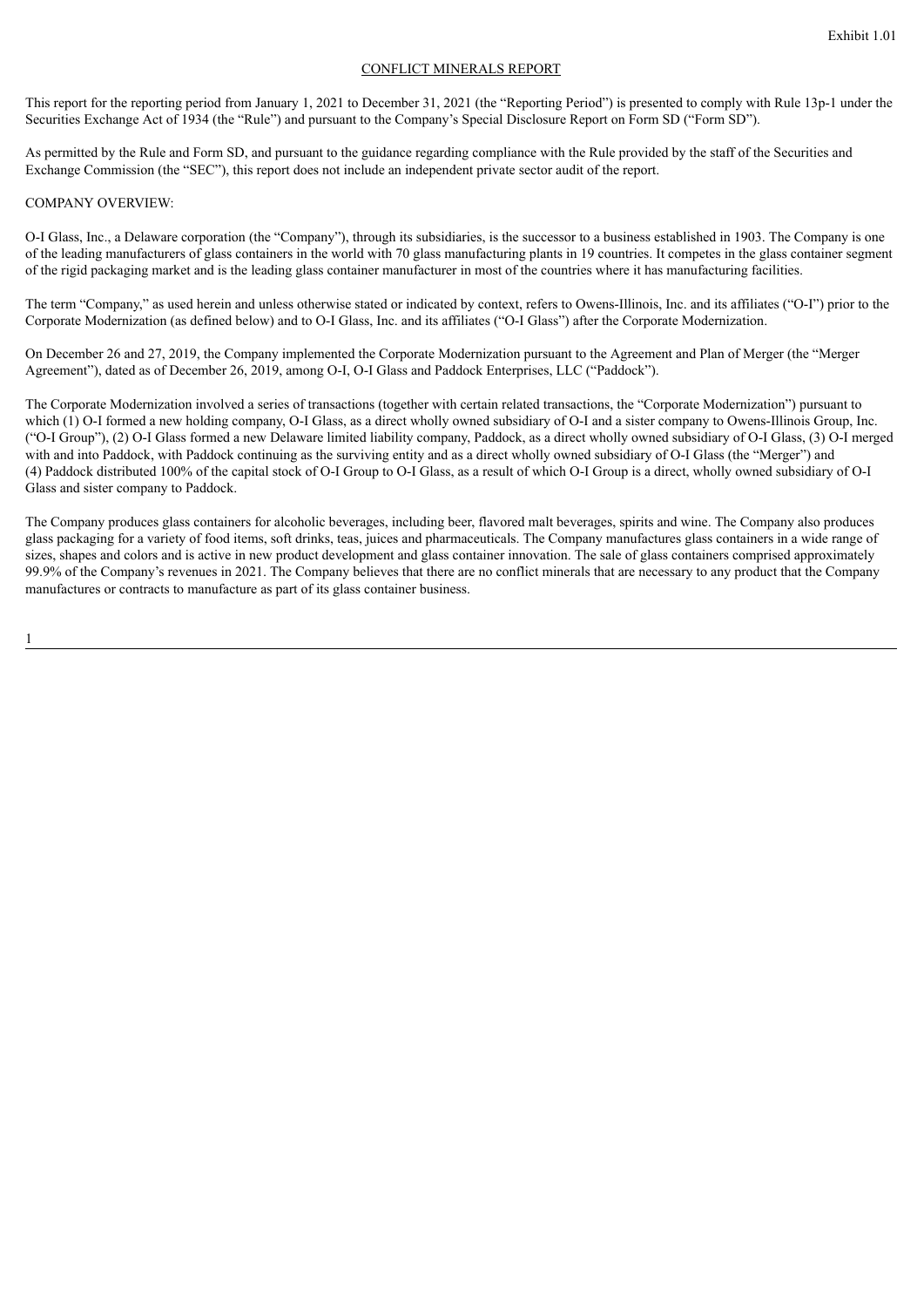The Company also manufactures or contracts to manufacture glass making machines, molds and other parts related thereto (hereinafter, "Machine"). The Machine business comprised approximately 0.1% of the Company's revenues in 2021. The Company has determined that certain conflict minerals as defined in Form SD (meaning cassiterite, columbite-tantalite [also known as coltan], gold, wolframite, and their derivatives, which are limited to tin, tantalum, and tungsten) were necessary to the functionality or production of certain of the Machines that the Company manufactures or contracts to manufacture during the Reporting Period. The Company refers in this report to any such conflict minerals as its "necessary conflict minerals" (other than any conflict minerals that are considered, under the Rule and pursuant to Form SD, to have been outside of the supply chain prior to January 31, 2013).

#### SUPPLY CHAIN:

The Company does not purchase conflict minerals directly for the manufacture of its products. The Company purchases materials and products through an extensive supply chain and relies on its direct suppliers to provide information to the extent that conflict minerals are contained in components and materials supplied to the Company. Based on the Company's assessment of its Machine business, the Company believes that certain products manufactured or contracted to manufacture as part of the Machine business contain necessary conflict minerals.

#### CONFLICT MINERALS PROGRAM

The Company's Conflict Minerals program is based on the five-step OECD Due Diligence Guidance for Responsible Supply Chains of Minerals from Conflict-Affected and High Risk Areas including the related supplements for gold and for tin, tantalum and tungsten (the "OECD Guidance") as described as follows:

A. Establish strong company management systems

The Company has a Conflict Minerals Policy which has been posted on the Company's public website. As stated in the Conflict Minerals Policy, the Company is committed to working with its global supply chain to comply with the Rule.

The Company has established a management system for conflict minerals including:

- Forming a cross-functional task force that includes representatives from the Company's legal, finance, and procurement functions. The task force focuses on the Company's conflict minerals compliance initiative.
- Implementing a system of controls and transparency through the use of the Conflict Minerals Reporting Template (the "Template") developed jointly by the Responsible Business Alliance (RBA), formerly the Electronic Industry Citizenship Coalition®, and The Global e-Sustainability Initiative (GeSI). The Template was developed to facilitate disclosure and communication of information regarding smelters that provide material to a company's supply chain.
- Communicating to the Company's targeted direct suppliers the importance of transparency in the Company's supply chain as well as the Company's expectation that the suppliers will complete the Template in order for the Company to comply with its reporting obligations to the SEC.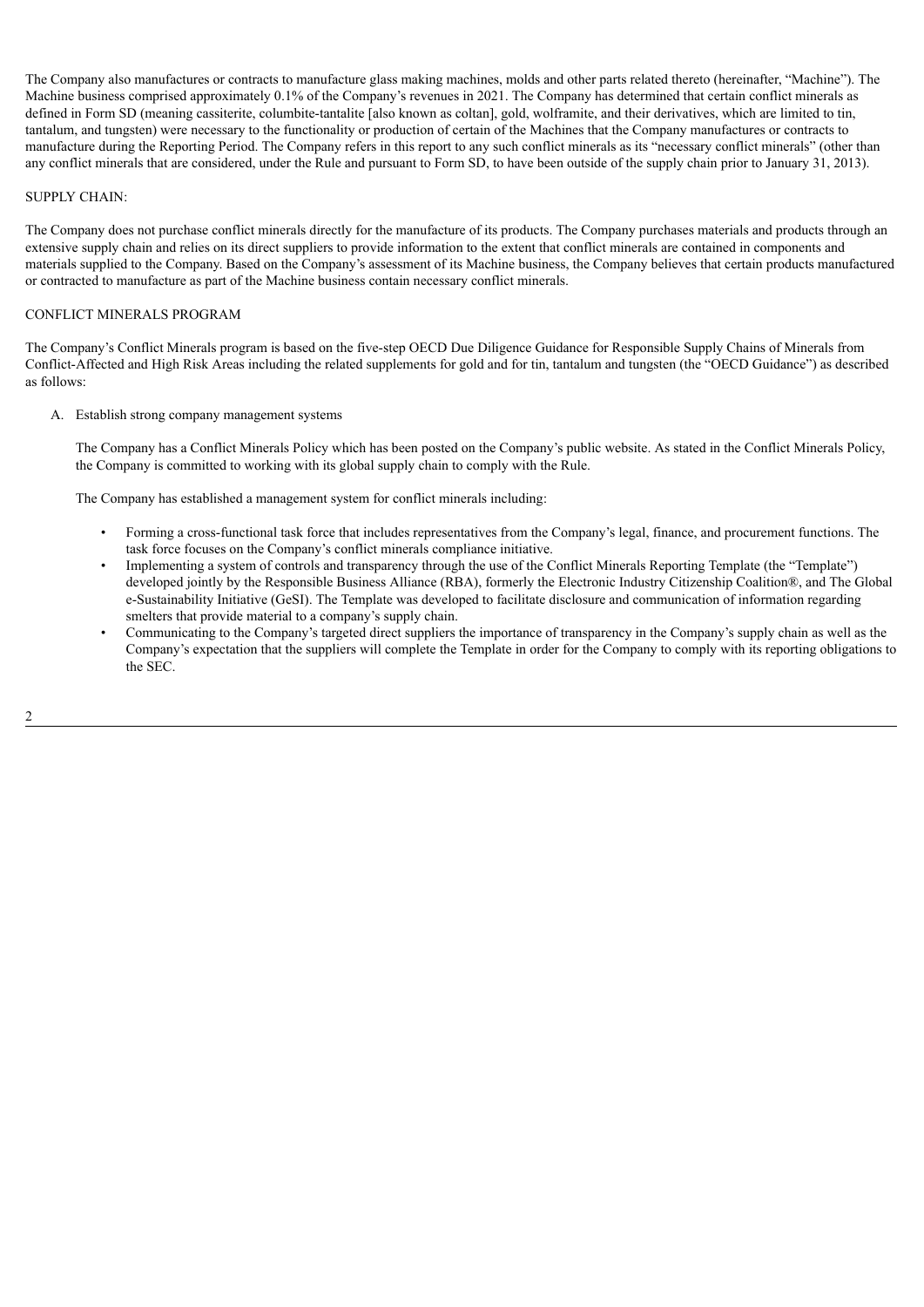- Utilizing the Company's membership in the Responsible Minerals Initiative (the "RMI"), formerly the Conflict-Free Sourcing Initiative, to gain access to the RMI's due diligence on smelters and refiners; to keep apprised of industry insights and trends; and to build leverage over the supply chain.
- Providing reporting channels such as the Company's Ethics and Compliance Helpline whereby employees and other persons can report violations of laws, regulations or Company policies. The Company's Ethics and Compliance Helpline is a reporting mechanism which allows for anonymous reporting if the reporter so chooses.
- B. Identify and assess risks in the supply chain

The Company has performed the following steps to identify and assess risks in its supply chain:

- Identify O-I products that may contain conflict minerals.
- With respect to such products, identify direct suppliers that supply materials or components to the Company that may contain conflict minerals.
- Request that the identified suppliers complete the Template and review O-I's Conflict Minerals Policy. Follow up with those suppliers who do not respond.
- Evaluate the suppliers' responses for completeness and accuracy and contact those suppliers whose responses we believed contained incomplete or potentially inaccurate information.
- Compile a list of smelters and refiners as provided in the responses.
- Compare the list of smelters and refiners identified in the responses against the list of facilities on the RMI's published lists in connection with RMI's Responsible Minerals Assurance Process (RMAP), formerly known as the Conflict-Free Smelter Program.
- C. Design and implement a strategy to respond to identified risks
	- Validate "conformant" smelters and confirm the status of other active smelters using the RMI's published lists.
	- Maintain a risk management plan to address various risks resulting from the Company's due diligence.
	- Develop specific risk mitigation plans as needed on a case-by-case basis.
- D. Carry out independent third party audit of supply chain due diligence at identified points in the supply chain

As a downstream product manufacturer, and in light of the supply chain for the Company's necessary conflict minerals described above, the Company does not have a direct relationship with the smelters and refiners that produce the conflict minerals contained in components of its products. The Company supports independent third party audits of smelters and refiners by programs such as the RMI's Responsible Minerals Assurance Process through our membership in the RMI.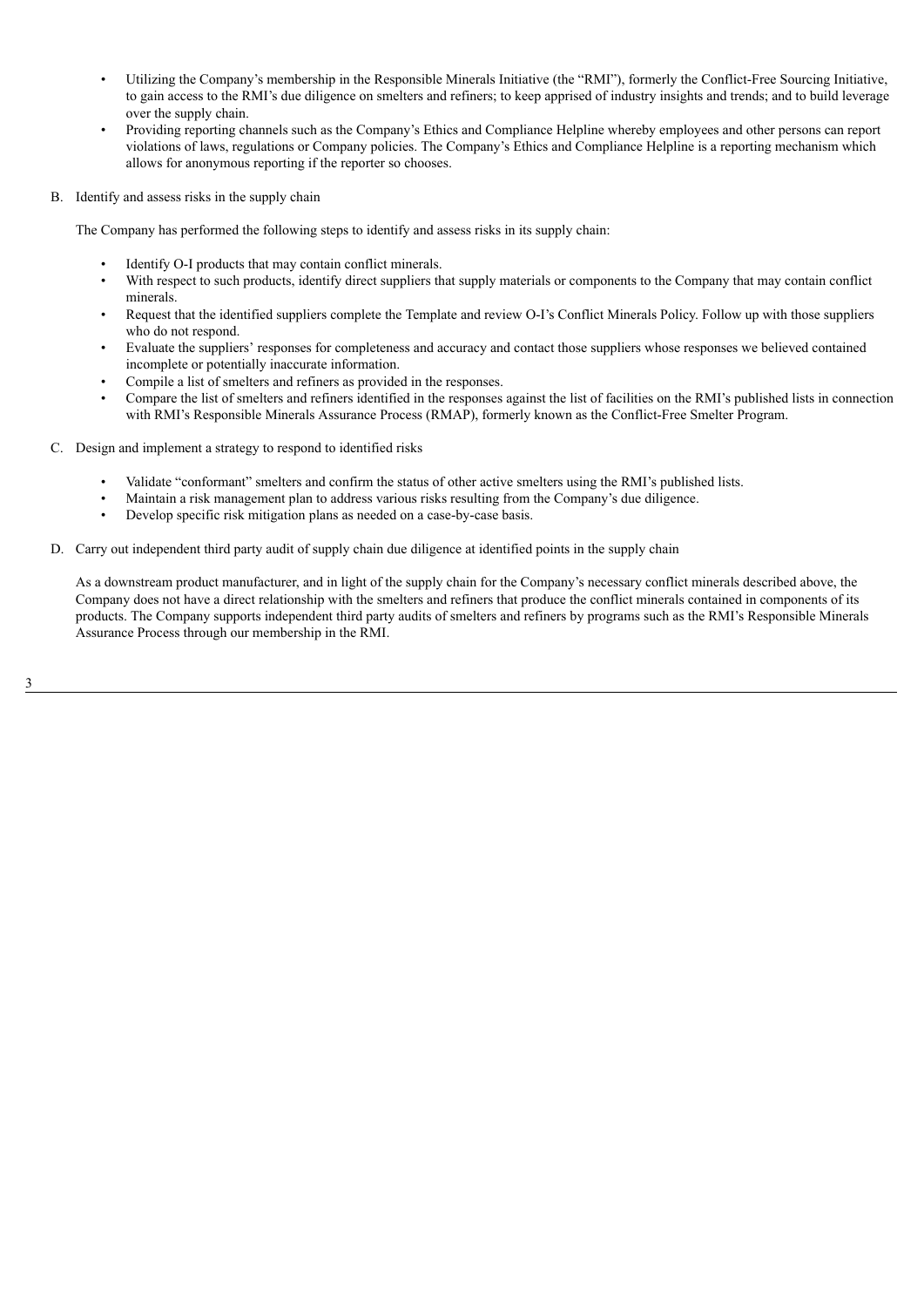#### E. Report on supply chain due diligence

This Conflict Minerals Report provides information about the Company's supply chain due diligence with respect to the SEC's conflict minerals rule. This Report is an exhibit to the Company's Form SD which has been filed with the SEC.

#### REASONABLE COUNTRY OF ORIGIN INQUIRY:

Because the Company determined that conflict minerals were necessary to the functionality or production of certain products manufactured or contracted to manufacture within the Company's Machine business, as required under the Rule and pursuant to Form SD, the Company conducted, in good faith, a "reasonable country of origin inquiry" ("RCOI") reasonably designed to determine whether any of the Company's necessary conflict minerals originated in the Democratic Republic of the Congo (the "DRC") or a country that shares an internationally recognized border with the DRC (each, a "Covered Country") or were from recycled or scrap sources.

The Company reviewed the list of all suppliers to the Machine business during the Reporting Period. The Company identified 40 suppliers of products that could potentially contain conflict minerals (the "Suppliers"). The products supplied included equipment, electronics supplies and mechanical parts. The Company has continued to consolidate the number of suppliers to the Machine business through strategic relationships with contract manufacturers.

The Company sent a letter to the Suppliers requesting them to complete the Template. The letter explained the Company's reporting requirements and included the Company's Conflict Minerals Policy. Suppliers were also directed to the RBA's resources and training documentation.

The Company tracked and monitored responses provided by the Suppliers. Follow-up letters were sent to Suppliers who did not respond to the initial letter. The Company received responses from Suppliers representing 98% of all expenditures by the Machine business with the targeted Suppliers during the Reporting Period. This included two Suppliers who comprised a majority of all of the expenditures that the Machine business had with the Suppliers that were surveyed.

The information provided by the Suppliers (and by their suppliers) to the Company included information regarding smelters and refiners at the company level for such Suppliers. This information was compiled into a list of smelters and refiners which was compared against the list of facilities that have met the requirements of the RMI's assessment protocol.

In addition, the Company conducted an internal analysis of certain products of the Machine business to determine whether such products contained conflict minerals. Based on this analysis, the Company concluded that certain products of the Machine business did not contain conflict minerals and as a result were out-of-scope.

Based on the RCOI, the Company determined that it had reason to believe that its necessary conflict minerals may have originated from a Covered Country and may not be from recycled or scrap sources.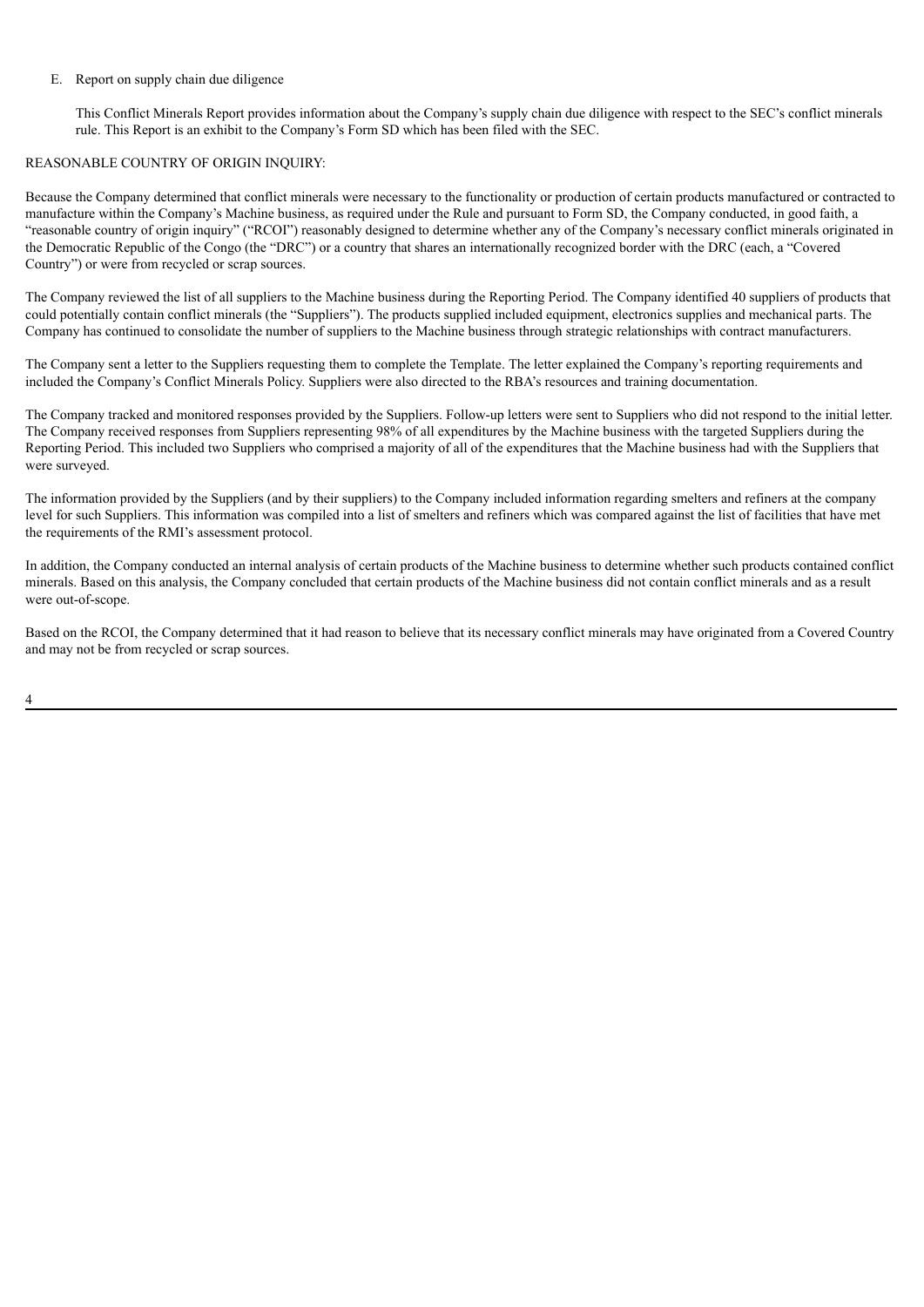#### DUE DILIGENCE

The Company performed the following due diligence measures in accordance with the design described below:

#### A. DESIGN OF DUE DILIGENCE:

The Company's due diligence measures have been designed to conform, in all material respects, with the due diligence-related steps of the OECD Guidance

#### B. DUE DILIGENCE PERFORMED:

The Company conducted a conflict minerals survey by reaching out to the 40 Suppliers asking them to complete the Template. A majority of the responding Suppliers confirmed that their supply to the Company did not contain conflict minerals originating from the DRC or a Covered Country. The Company did not receive responses from five Suppliers. The Company has low dollar expenditures with each of these Suppliers.

Appendix A lists the 380 smelters and refiners provided by Suppliers (and their suppliers) on the Template. Because the information provided by the responding Suppliers is at the company level and not specific to the products they sell to O-I, it cannot be verified that all of the smelters identified contributed to parts that ended up in the Company's products. We compared the information provided by the Suppliers to the information in the RMI's database. The facilities listed on Appendix A and marked with an asterisk indicate those smelters and refiners that have been certified as conformant with the RMI's assessment protocol.

Of the 380 smelters and refiners provided by the Suppliers, 240 smelters or refiners have received conformant status, meaning audited and found conformant with the relevant RMAP standard or are a TI-CMC Member Company. Fifteen (15) smelters or refiners have received active status, meaning they are engaged in the RMAP but not yet conformant. Four (4) smelters or refiners are facilities that have not met the threshold for RMI's due diligence vetting process after a period of six months. However, their status may change if additional information is submitted. Thirty nine (39) smelters or refiners are not eligible for the RMAP. Four (4) smelter or refiner do not meet RMI's requirements for participation according to the due diligence vetting process. Fourteen (14) smelters or refiners are not yet active but in communication with the RMAP and/or a member company. Forty four (44) smelters or refiners require outreach to contact the entity and encourage them to participate in the RMAP audit. Six (6) smelters or refiners have strongly communicated a lack of interest in participation. Sixteen (16) smelters or refiners have been audited but were found not conformant with the relevant RMAP standard.

Additionally, we determined that of the 240 smelters or refiners which have received conformant status or are a TI-CMC Member Company, 43 smelters or refiners source conflict minerals from the DRC or a Covered Country. However, all of the 43 smelters or refiners have been verified conformant with the RMAP.

The information provided by the Suppliers was not at a product-level specific to the materials and components we use. As such, the Company does not have sufficient information to determine all smelters or refiners in the supply chain for the Machine business, as well as the Country of Origin of the conflict minerals in the products manufactured or contracted to manufacture as part of O-I's Machine business.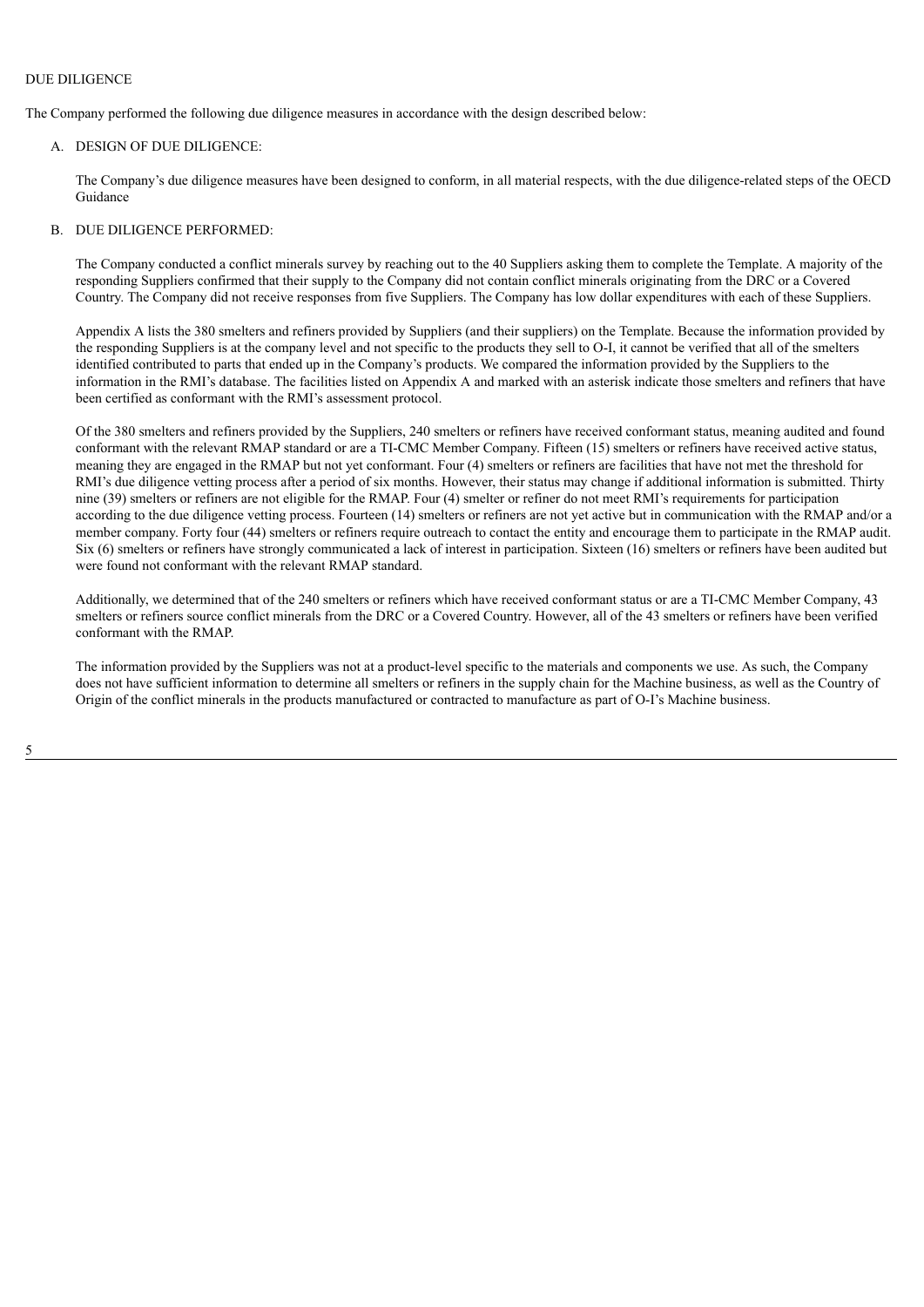For the 240 smelters or refiners mentioned above as being conformant with the RMI assessment protocol, we used the RMI RCOI report available to RMI members to identify the Countries of Origin. The Countries of Origin for the conflict minerals purchased by the identified smelters or refiners are listed in Appendix B.

#### STEPS TO BE TAKEN TO MITIGATE RISK:

The Company intends to take the following steps during future compliance periods to mitigate the risk that its necessary conflict minerals could benefit armed groups in the DRC or the Covered Countries and to improve the Company's due diligence:

a. Continue to work with those suppliers that provided information at the overall company level to provide more specific information relating to the products they sell to O-I that contain conflict minerals.

b. Continue to utilize the Company's membership in the Responsible Minerals Initiative and trade associations, such as the National Association of Manufacturers, to define and improve best practices and build leverage over the supply chain in accordance with the OECD Guidance.

c. Work with suppliers as needed to promote their understanding of and the Company's expectations regarding compliance with the SEC's conflict minerals rule and direct them to training resources to attempt to improve the content of the supplier survey responses including the completeness and accuracy of the responses.

d. Continue to reinforce awareness within the Company regarding the global procurement conflict minerals procedure.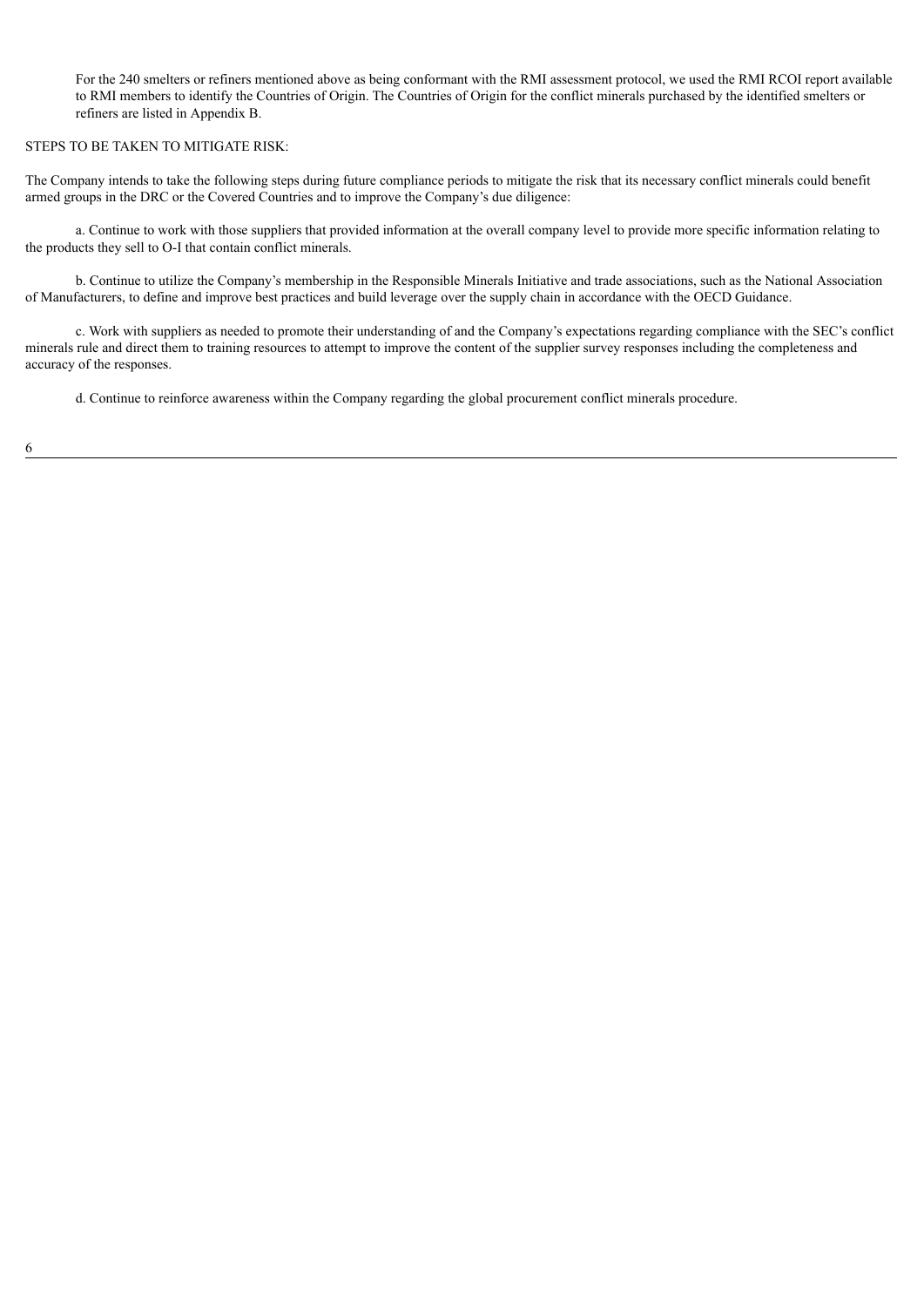#### APPENDIX A

The table below lists all of the smelters/refiners provided by the Suppliers to the Company's Machine business. The information includes the minerals, the smelter/refiner names and the country locations as reported by the Responsible Minerals Initiative as of May 9, 2022. The information provided by the Suppliers was at the company-level and not at a product-level specific to the materials and components the Company uses.

\*Indicates that the smelter or refiner is conformant with the RMI's relevant RMAP standard.

| Metal | <b>Smelter Name</b>                                            | <b>Smelter Country</b>    |
|-------|----------------------------------------------------------------|---------------------------|
| Gold  | Advanced Chemical Company*                                     | United States Of America  |
| Gold  | Aida Chemical Industries Co., Ltd.*                            | Japan                     |
| Gold  | Allgemeine Gold-und Silberscheideanstalt A.G.*                 | Germany                   |
| Gold  | Almalyk Mining and Metallurgical Complex (AMMC)*               | Uzbekistan                |
| Gold  | AngloGold Ashanti Corrego do Sitio Mineracao*                  | <b>Brazil</b>             |
| Gold  | Argor-Heraeus S.A.*                                            | Switzerland               |
| Gold  | Asahi Pretec Corp.*                                            | Japan                     |
| Gold  | Asaka Riken Co., Ltd.*                                         | Japan                     |
| Gold  | Atasay Kuyumculuk Sanayi Ve Ticaret A.S.                       | Turkey                    |
| Gold  | Aurubis AG*                                                    | Germany                   |
| Gold  | Bangko Sentral ng Pilipinas (Central Bank of the Philippines)* | Philippines               |
| Gold  | Boliden AB*                                                    | Sweden                    |
| Gold  | C. Hafner GmbH $+$ Co. KG*                                     | Germany                   |
| Gold  | Caridad                                                        | Mexico                    |
| Gold  | CCR Refinery - Glencore Canada Corporation*                    | Canada                    |
| Gold  | Cendres + Metaux $S.A.*$                                       | Switzerland               |
| Gold  | Yunnan Copper Industry Co., Ltd.                               | China                     |
| Gold  | Chimet S.p.A.*                                                 | Italy                     |
| Gold  | Chugai Mining*                                                 | Japan                     |
| Gold  | Daejin Indus Co., Ltd.                                         | Korea, Republic Of        |
| Gold  | Daye Non-Ferrous Metals Mining Ltd.                            | China                     |
| Gold  | DSC (Do Sung Corporation)*                                     | Korea, Republic Of        |
| Gold  | DODUCO Contacts and Refining GmbH*                             | Germany                   |
| Gold  | Dowa*                                                          | Japan                     |
| Gold  | $\sharp N/A$                                                   | Japan                     |
| Gold  | Eco-System Recycling Co., Ltd.*                                | Japan                     |
| Gold  | <b>JSC Novosibirsk Refinery</b>                                | <b>Russian Federation</b> |
| Gold  | Refinery of Seemine Gold Co., Ltd.                             | China                     |
| Gold  | Guoda Safina High-Tech Environmental Refinery Co., Ltd.        | China                     |
| Gold  | Hangzhou Fuchunjiang Smelting Co., Ltd.                        | China                     |
| Gold  | HeeSung Metal Ltd.*                                            | Korea, Republic Of        |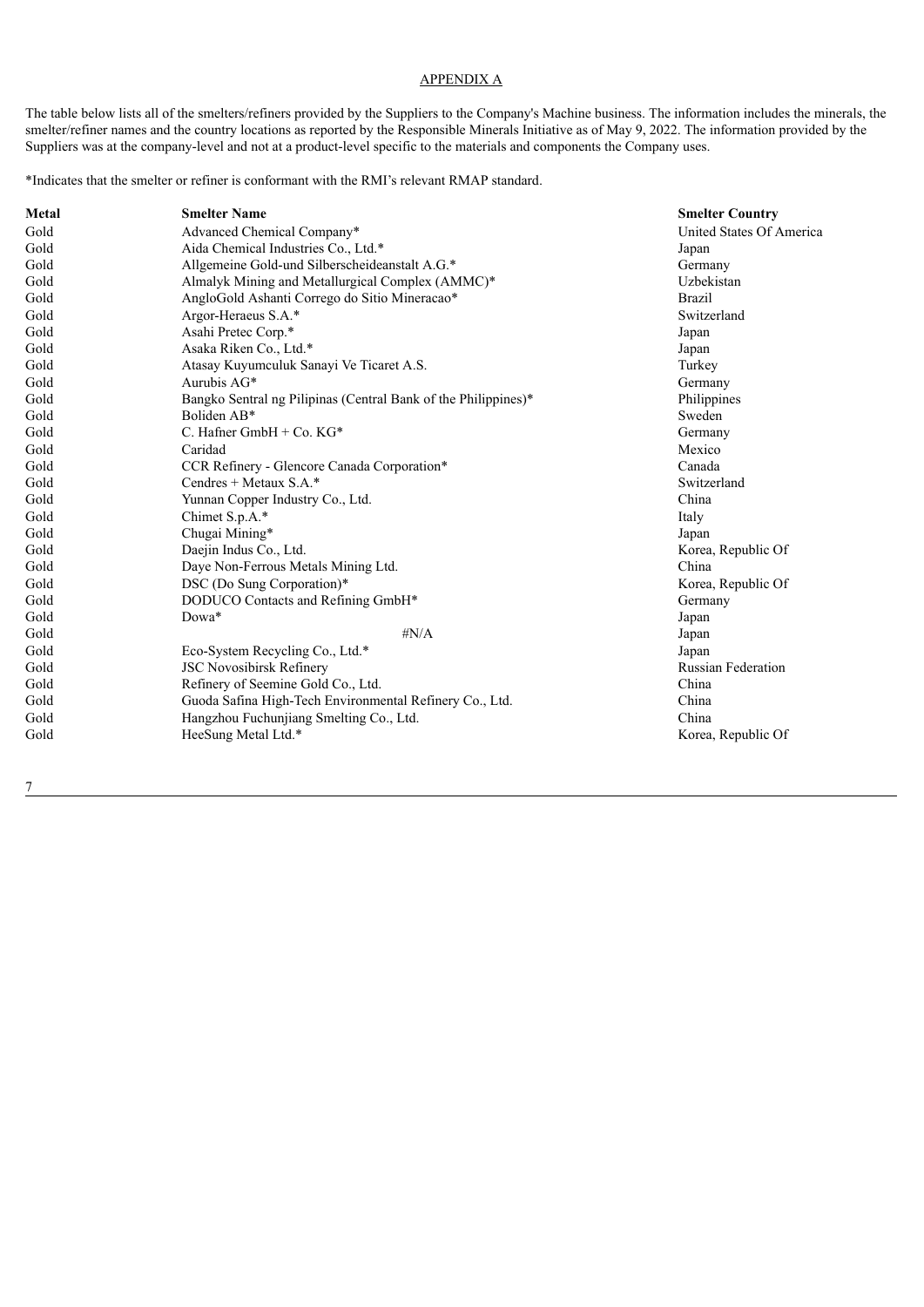| Gold | Heimerle + Meule GmbH*                                                      | Germany                   |
|------|-----------------------------------------------------------------------------|---------------------------|
| Gold | Heraeus Ltd. Hong Kong*                                                     | China                     |
| Gold | Heraeus Germany GmbH Co. KG*                                                | Germany                   |
| Gold | Hunan Chenzhou Mining Co., Ltd.*                                            | China                     |
| Gold | Hunan Guiyang yinxing Nonferrous Smelting Co., Ltd.                         | China                     |
| Gold | HwaSeong CJ CO., LTD.                                                       | Korea, Republic Of        |
| Gold | Inner Mongolia Qiankun Gold and Silver Refinery Share Co., Ltd.*            | China                     |
| Gold | Ishifuku Metal Industry Co., Ltd.*                                          | Japan                     |
| Gold | Istanbul Gold Refinery*                                                     | Turkey                    |
| Gold | Japan Mint*                                                                 | Japan                     |
| Gold | Jiangxi Copper Co., Ltd.*                                                   | China                     |
| Gold | Asahi Refining USA Inc.*                                                    | United States Of America  |
| Gold | Asahi Refining Canada Ltd.*                                                 | Canada                    |
| Gold | JSC Ekaterinburg Non-Ferrous Metal Processing Plant                         | <b>Russian Federation</b> |
| Gold | <b>JSC</b> Uralelectromed                                                   | <b>Russian Federation</b> |
| Gold | JX Nippon Mining & Metals Co., Ltd.*                                        | Japan                     |
| Gold | Kazakhmys Smelting LLC                                                      | Kazakhstan                |
| Gold | Kazzinc*                                                                    | Kazakhstan                |
| Gold | Kennecott Utah Copper LLC*                                                  | United States Of America  |
| Gold | Kojima Chemicals Co., Ltd.*                                                 | Japan                     |
| Gold | Kyrgyzaltyn JSC                                                             | Kyrgyzstan                |
| Gold | L'azurde Company For Jewelry                                                | Saudi Arabia              |
| Gold | Lingbao Gold Co., Ltd.                                                      | China                     |
| Gold | Lingbao Jinyuan Tonghui Refinery Co., Ltd.                                  | China                     |
| Gold | LS-NIKKO Copper Inc.*                                                       | Korea, Republic Of        |
| Gold | Luoyang Zijin Yinhui Gold Refinery Co., Ltd.                                | China                     |
| Gold | Materion*                                                                   | United States Of America  |
| Gold | Matsuda Sangyo Co., Ltd.*                                                   | Japan                     |
| Gold | Metalor Technologies (Suzhou) Ltd.*                                         | China                     |
| Gold | Metalor Technologies (Hong Kong) Ltd.*                                      | China                     |
| Gold | Metalor Technologies (Singapore) Pte., Ltd.*                                | Singapore                 |
| Gold | Metalor Technologies S.A.*                                                  | Switzerland               |
| Gold | Metalor USA Refining Corporation*                                           | United States Of America  |
| Gold | Metalurgica Met-Mex Penoles S.A. De C.V.*                                   | Mexico                    |
| Gold | Mitsubishi Materials Corporation*                                           | Japan                     |
| Gold | Mitsui Mining and Smelting Co., Ltd.*                                       | Japan                     |
| Gold | Moscow Special Alloys Processing Plant                                      | <b>Russian Federation</b> |
| Gold | Nadir Metal Rafineri San. Ve Tic. A.S.*                                     | Turkey                    |
| Gold | Navoi Mining and Metallurgical Combinat*                                    | Uzbekistan                |
| Gold | Nihon Material Co., Ltd.*                                                   | Japan                     |
| Gold | Ohura Precious Metal Industry Co., Ltd.*                                    | Japan                     |
| Gold | OJSC "The Gulidov Krasnoyarsk Non-Ferrous Metals Plant" (OJSC Krastsvetmet) | <b>Russian Federation</b> |
| Gold | PAMP S.A.*                                                                  | Switzerland               |
| Gold | Penglai Penggang Gold Industry Co., Ltd.                                    | China                     |
|      |                                                                             |                           |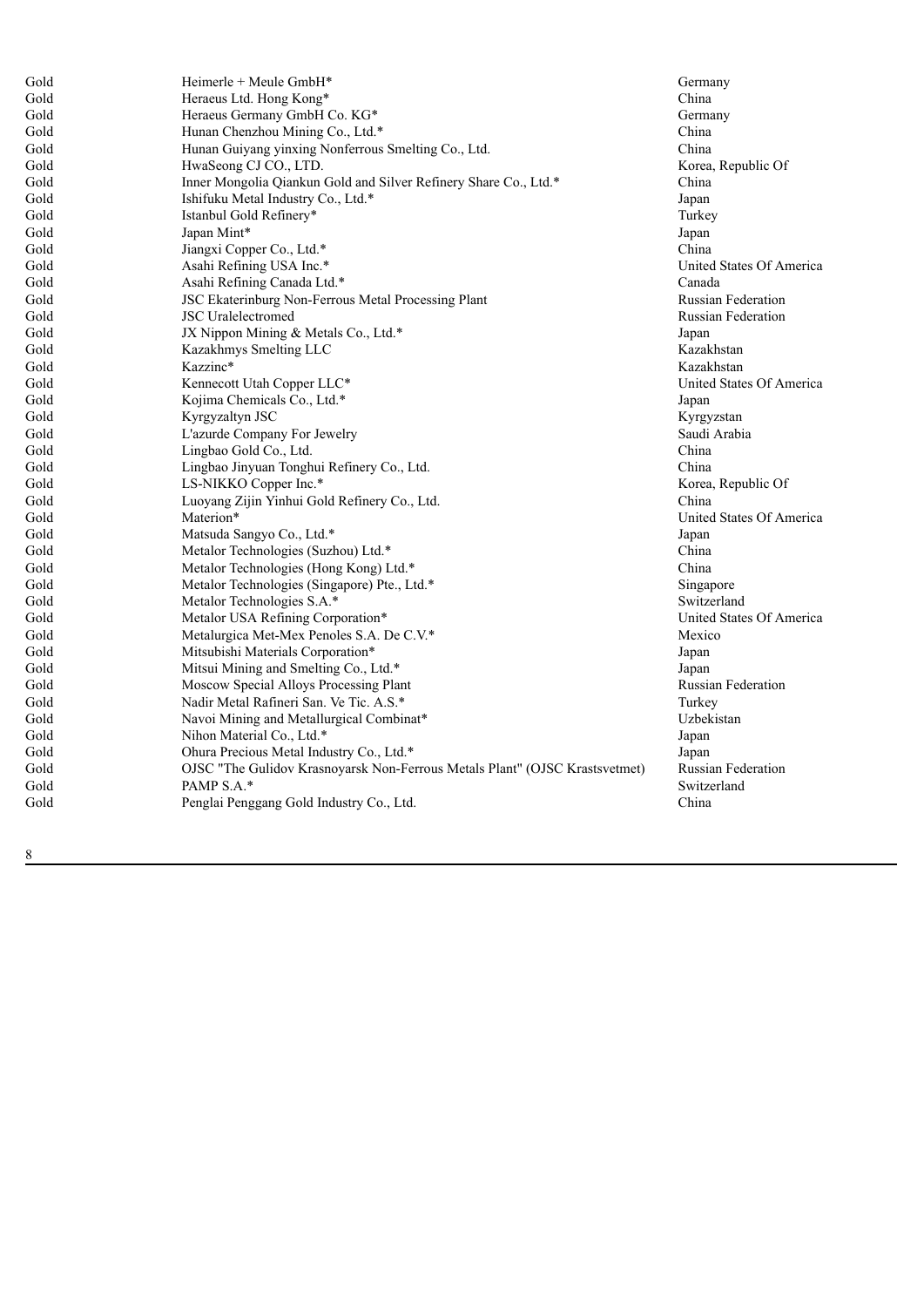| Gold | Prioksky Plant of Non-Ferrous Metals                    | Ru             |
|------|---------------------------------------------------------|----------------|
| Gold | PT Aneka Tambang (Persero) Tbk*                         | In             |
| Gold | PX Precinox S.A.*                                       | Sw             |
| Gold | Rand Refinery (Pty) Ltd.*                               | So             |
| Gold | Royal Canadian Mint*                                    | Ca             |
| Gold | Sabin Metal Corp.                                       | Ur             |
| Gold | Samduck Precious Metals*                                | K              |
| Gold | Samwon Metals Corp.                                     | Ko             |
| Gold | SEMPSA Joyeria Plateria S.A.*                           | Sp             |
| Gold | Shandong Tiancheng Biological Gold Industrial Co., Ltd. | Ch             |
| Gold | Shandong Zhaojin Gold & Silver Refinery Co., Ltd.*      | Ch             |
| Gold | Sichuan Tianze Precious Metals Co., Ltd.*               | <b>Ch</b>      |
| Gold | SOE Shyolkovsky Factory of Secondary Precious Metals    | Ru             |
| Gold | Solar Applied Materials Technology Corp.*               | Ta             |
| Gold | Sumitomo Metal Mining Co., Ltd.*                        | Jap            |
| Gold | Super Dragon Technology Co., Ltd.                       | Ch             |
| Gold | Tanaka Kikinzoku Kogyo K.K.*                            | Jap            |
| Gold | Great Wall Precious Metals Co., Ltd. of CBPM            | Ch             |
| Gold | $\sharp N/A$                                            | C <sub>h</sub> |
| Gold | $\sharp N/A$                                            | Ch             |
| Gold | Tokuriki Honten Co., Ltd.*                              | Jap            |
| Gold | Tongling Nonferrous Metals Group Co., Ltd.              | <b>Ch</b>      |
| Gold | Torecom*                                                | Kς             |
| Gold | Umicore Brasil Ltda.                                    | Br             |
| Gold | Umicore S.A. Business Unit Precious Metals Refining*    | Be             |
| Gold | United Precious Metal Refining, Inc.*                   | Ur             |
| Gold | Valcambi S.A.*                                          | Sw             |
| Gold | Western Australian Mint (T/a The Perth Mint)*           | Aι             |
| Gold | Yamakin Co., Ltd.*                                      | Jap            |
| Gold | Yokohama Metal Co., Ltd.*                               | Jap            |
| Gold | Yunnan Chengfeng Non-ferrous Metals Co., Ltd.*          | Ur             |
| Gold | Yunnan Tin Company Limited*                             | Jap            |
| Gold | Zhongyuan Gold Smelter of Zhongjin Gold Corporation*    | Ch             |
| Gold | Gold Refinery of Zijin Mining Group Co., Ltd.*          | C <sub>h</sub> |
| Gold | Morris and Watson                                       | N <sub>6</sub> |
| Gold | SAFINA A.S.*                                            | Cz             |
| Gold | Guangdong Jinding Gold Limited                          | Ch             |
| Gold | Umicore Precious Metals Thailand*                       | Th             |
| Gold | Geib Refining Corporation*                              | Ur             |
| Gold | MMTC-PAMP India Pvt., Ltd.*                             | In             |
| Gold | Republic Metals Corporation                             | Ur             |
| Gold | KGHM Polska Miedz Spolka Akcyjna*                       | Po             |
| Gold | Fidelity Printers and Refiners Ltd.                     | Zii            |
| Gold | Singway Technology Co., Ltd.*                           | Ta             |
|      |                                                         |                |

Russian Federation Indonesia Switzerland South Africa Canada nited States Of America Korea, Republic Of orea, Republic Of Spain h i n a China China Russian Federation Taiwan, Province Of China **Japan** h i n a **Japan** China China China **Japan** h i n a Korea, Republic Of r a z i l Belgium United States Of America Switzerland Australia **Japan Japan** United States Of America **Japan** China China New Zealand Czechia China Thailand United States Of America I n d i a United States Of America Poland imbabwe Taiwan, Province Of China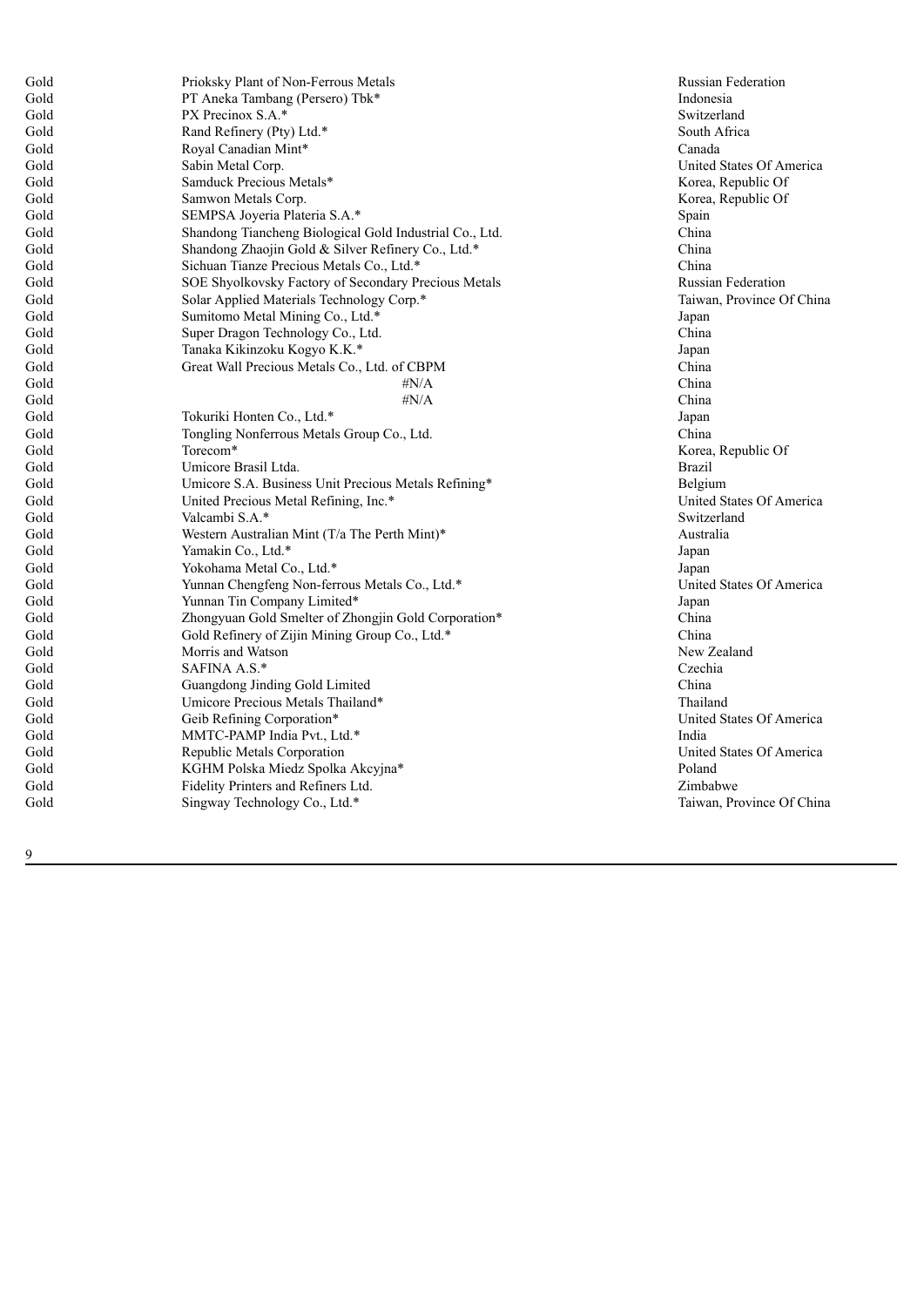| Gold | Henan Yuguang Gold & Lead Co., Ltd.                                  | <b>Ch</b>      |
|------|----------------------------------------------------------------------|----------------|
| Gold | Shandong Humon Smelting Co., Ltd.                                    | Ch             |
| Gold | Shenzhen Zhonghenglong Real Industry Co., Ltd.                       | Ch             |
| Gold | Al Etihad Gold Refinery DMCC*                                        | Ur             |
| Gold | Emirates Gold DMCC*                                                  | Ur             |
| Gold | <b>International Precious Metal Refiners</b>                         | Ur             |
| Gold | Kaloti Precious Metals                                               | Ur             |
| Gold | Sudan Gold Refinery                                                  | Su             |
| Gold | $T.C.A S.p.A*$                                                       | Ita            |
| Gold | Remondis Argentia B.V.*                                              | N <sub>6</sub> |
| Gold | Fujairah Gold FZC                                                    | Ur             |
| Gold | <b>Industrial Refining Company</b>                                   | Be             |
| Gold | Shirpur Gold Refinery Ltd.                                           | Ino            |
| Gold | Korea Zinc Co., Ltd.*                                                | K              |
| Gold | Marsam Metals*                                                       | Br             |
| Gold | TOO Tau-Ken-Altyn*                                                   | Ka             |
| Gold | Abington Reldan Metals, LLC                                          | Ur             |
| Gold | SAAMP*                                                               | Fra            |
| Gold | L'Orfebre $S.A.*$                                                    | Ar             |
| Gold | 8853 S.p.A.*                                                         | Ita            |
| Gold | Italpreziosi*                                                        | Ita            |
| Gold | SAXONIA Edelmetalle GmbH                                             | Gε             |
| Gold | WIELAND Edelmetalle GmbH*                                            | Ge             |
| Gold | Ogussa Osterreichische Gold- und Silber-Scheideanstalt GmbH*         | Aι             |
| Gold | AU Traders and Refiners                                              | So             |
| Gold | GCC Gujrat Gold Centre Pvt. Ltd.                                     | Ino            |
| Gold | Sai Refinery                                                         | Inc            |
| Gold | Modeltech Sdn Bhd                                                    | M              |
| Gold | Bangalore Refinery*                                                  | Ino            |
| Gold | Kyshtym Copper-Electrolytic Plant ZAO                                | Ru             |
| Gold | Morris and Watson Gold Coast                                         | Aι             |
| Gold | Degussa Sonne / Mond Goldhandel GmbH                                 | $G\epsilon$    |
| Gold | Pease & Curren                                                       | Ur             |
| Gold | JALAN & Company                                                      | Inc            |
| Gold | SungEel HiMetal Co., Ltd.*                                           | K              |
| Gold | Planta Recuperadora de Metales SpA*                                  | Ch             |
| Gold | Safimet S.p.A*                                                       | Ita            |
| Gold | State Research Institute Center for Physical Sciences and Technology | Lit            |
| Gold | African Gold Refinery                                                | $U_{\xi}$      |
| Gold | Gold Coast Refinery                                                  | Gł             |
| Gold | NH Recytech Company*                                                 | K              |
| Gold | DS PRETECH Co., Ltd.                                                 | K              |
| Gold | QG Refining, LLC                                                     | Ur             |
| Gold | Dijllah Gold Refinery FZC                                            | Ur             |
|      |                                                                      |                |

h i n a h i n a h i n a United Arab Emirates United Arab Emirates United Arab Emirates United Arab Emirates Sudan Italy Netherlands United Arab Emirates Belgium n d i a Korea, Republic Of **Brazil** Kazakhstan United States Of America France Andorra Italy Italy Germany Germany Austria South Africa n d i a I n d i a Malaysia I n d i a Russian Federation Australia Germany United States Of America I n d i a Korea, Republic Of Chile Italy Lithuania Uganda Ghana Korea, Republic Of orea, Republic Of United States Of America United Arab Emirates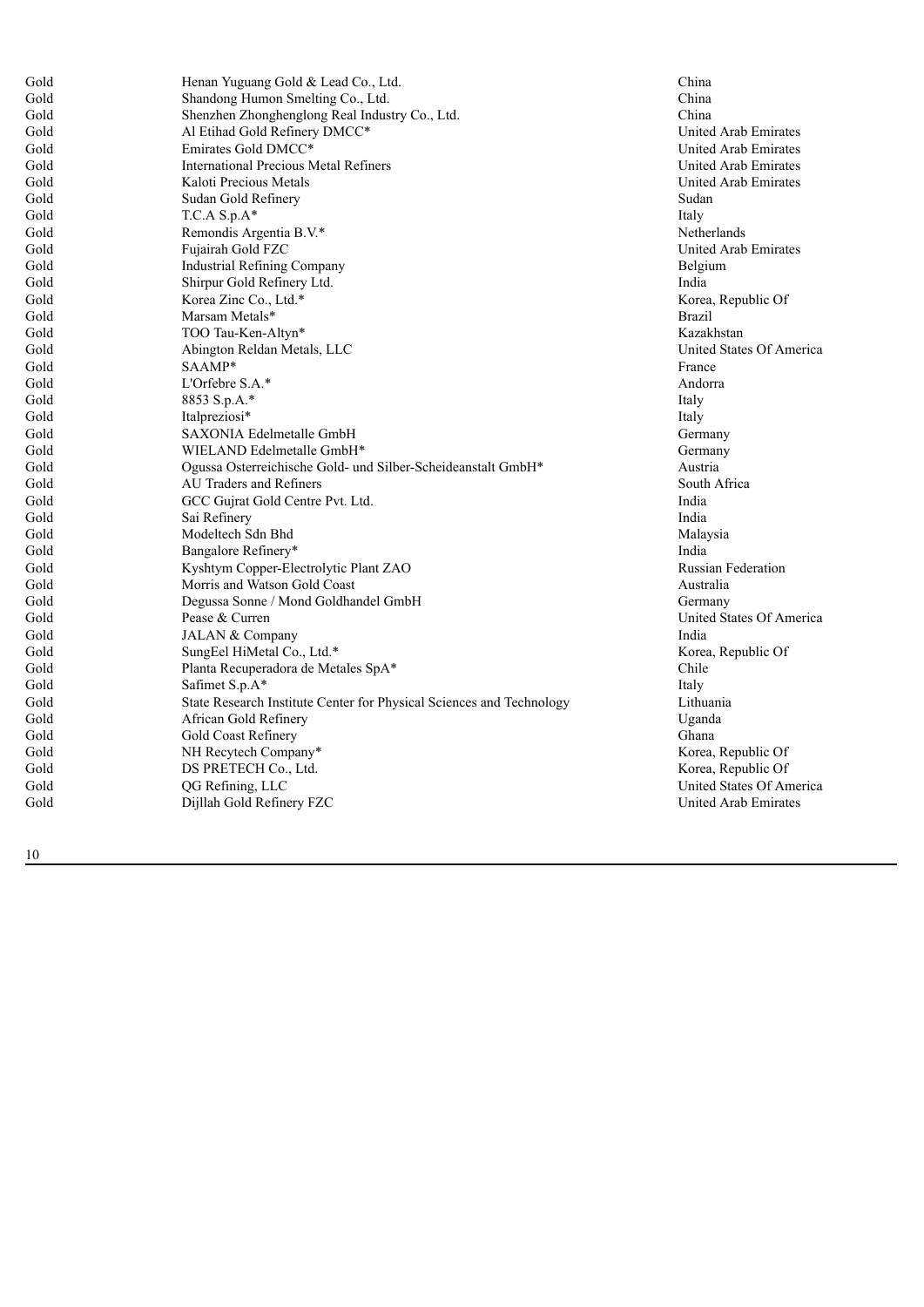| Gold     | CGR Metalloys Pvt Ltd.                                              | India                     |
|----------|---------------------------------------------------------------------|---------------------------|
| Gold     | Sovereign Metals                                                    | India                     |
| Gold     | C.I Metales Procesados Industriales SAS                             | Colombia                  |
| Gold     | Eco-System Recycling Co., Ltd. North Plant*                         | Japan                     |
| Gold     | Eco-System Recycling Co., Ltd. West Plant*                          | Japan                     |
| Gold     | Augmont Enterprises Private Limited                                 | India                     |
| Gold     | Kundan Care Products Ltd.                                           | India                     |
| Gold     | Emerald Jewel Industry India Limited (Unit 1)                       | India                     |
| Gold     | Emerald Jewel Industry India Limited (Unit 2)                       | India                     |
| Gold     | Emerald Jewel Industry India Limited (Unit 3)                       | India                     |
| Gold     | Emerald Jewel Industry India Limited (Unit 4)                       | India                     |
| Gold     | K.A. Rasmussen                                                      | Norway                    |
| Gold     | Alexy Metals                                                        | United States Of America  |
| Gold     | Sancus ZFS (L'Orfebre, SA)                                          | Colombia                  |
| Gold     | Sellem Industries Ltd.                                              | Mauritania                |
| Gold     | MD Overseas                                                         | India                     |
| Gold     | Metallix Refining Inc.                                              | United States Of America  |
| Gold     | Metal Concentrators SA (Pty) Ltd.*                                  | South Africa              |
| Tantalum | Asaka Riken Co., Ltd.*                                              | Japan                     |
| Tantalum | Changsha South Tantalum Niobium Co., Ltd.*                          | China                     |
| Tantalum | Guangdong Rising Rare Metals-EO Materials Ltd.*                     | China                     |
| Tantalum | Duoluoshan                                                          | China                     |
| Tantalum | Exotech Inc.                                                        | United States Of America  |
| Tantalum | F&X Electro-Materials Ltd.*                                         | China                     |
| Tantalum | Guangdong Zhiyuan New Material Co., Ltd.*                           | China                     |
| Tantalum | JiuJiang JinXin Nonferrous Metals Co., Ltd.*                        | China                     |
| Tantalum | Jiujiang Nonferrous Metals Smelting Company Limited*                | China                     |
| Tantalum | LSM Brasil S.A.*                                                    | <b>Brazil</b>             |
| Tantalum | Metallurgical Products India Pvt., Ltd.*                            | India                     |
| Tantalum | Mineracao Taboca S.A.*                                              | <b>Brazil</b>             |
| Tantalum | Mitsui Mining and Smelting Co., Ltd.*                               | Japan                     |
| Tantalum | NPM Silmet AS*                                                      | Estonia                   |
| Tantalum | Ningxia Orient Tantalum Industry Co., Ltd.*                         | China                     |
| Tantalum | OuantumClean*                                                       | United States Of America  |
|          | RFH Tantalum Smeltery Co., Ltd./Yanling Jincheng Tantalum & Niobium |                           |
| Tantalum | Co., Ltd.*                                                          | China                     |
| Tantalum | Solikamsk Magnesium Works OAO*                                      | <b>Russian Federation</b> |
| Tantalum | Taki Chemical Co., Ltd.*                                            | Japan                     |
| Tantalum | Telex Metals*                                                       | United States Of America  |
| Tantalum | Ulba Metallurgical Plant JSC*                                       | Kazakhstan                |
| Tantalum | Hengyang King Xing Lifeng New Materials Co., Ltd.*                  | China                     |
| Tantalum | D Block Metals, LLC*                                                | United States Of America  |
| Tantalum | FIR Metals & Resource Ltd.*                                         | China                     |
| Tantalum | Jiujiang Zhongao Tantalum & Niobium Co., Ltd.*                      | China                     |
| Tantalum | XinXing HaoRong Electronic Material Co., Ltd.*                      | China                     |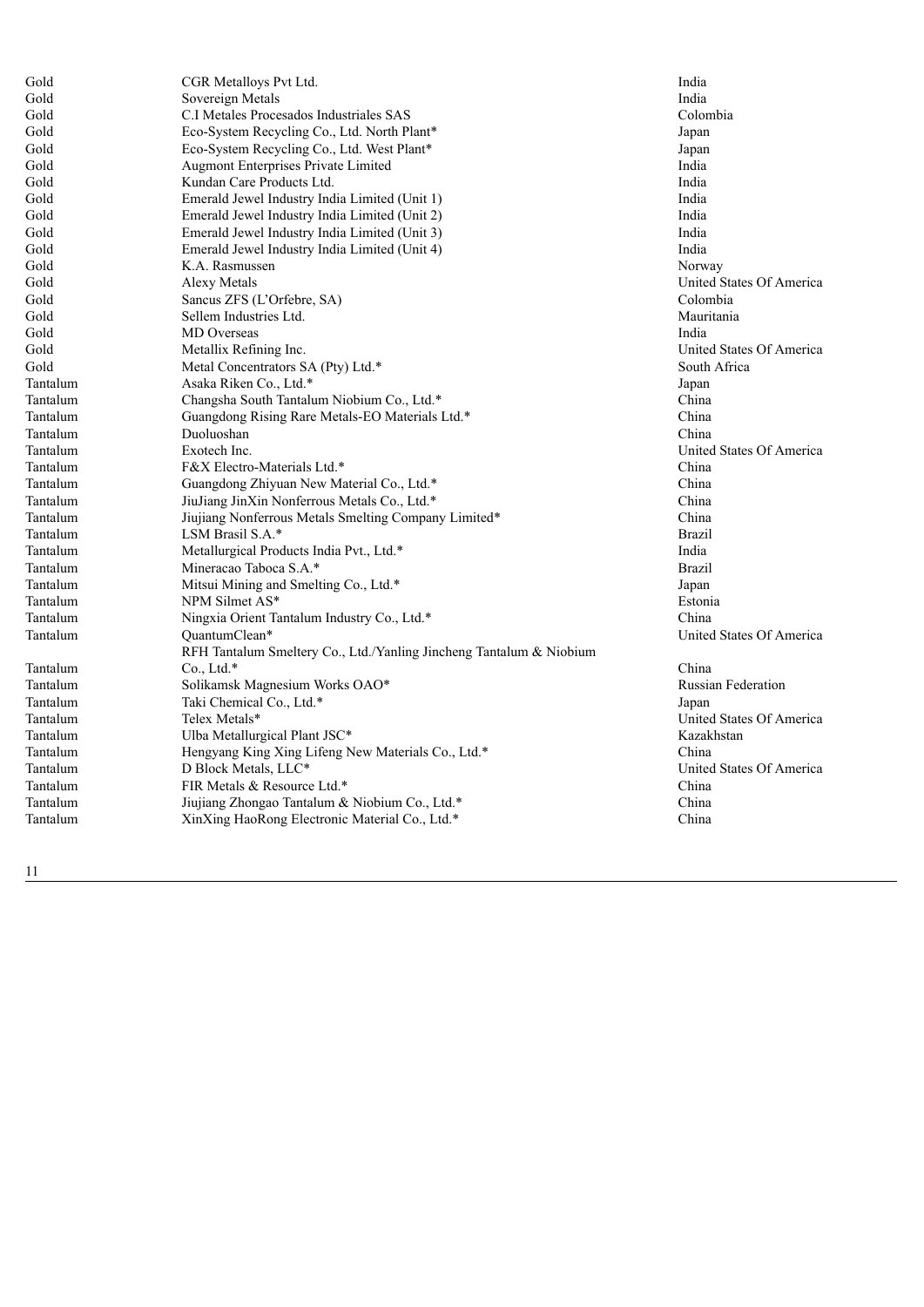| Tantalum | Jiangxi Dinghai Tantalum & Niobium Co., Ltd.*      | Ch             |
|----------|----------------------------------------------------|----------------|
| Tantalum | KEMET Blue Metals*                                 | M              |
| Tantalum | H.C. Starck Co., Ltd.*                             | Th             |
| Tantalum | H.C. Starck Tantalum and Niobium GmbH*             | $G$ $\epsilon$ |
| Tantalum | H.C. Starck Hermsdorf GmbH*                        | Gε             |
| Tantalum | H.C. Starck Inc.*                                  | Ur             |
| Tantalum | H.C. Starck Ltd.*                                  | Jap            |
| Tantalum | H.C. Starck Smelting GmbH & Co. KG*                | Gε             |
| Tantalum | Global Advanced Metals Boyertown*                  | Ur             |
| Tantalum | Global Advanced Metals Aizu*                       | Jap            |
| Tantalum | <b>KEMET Blue Powder</b>                           | Ur             |
| Tantalum | Resind Industria e Comercio Ltda.*                 | Br             |
| Tantalum | Jiangxi Tuohong New Raw Material*                  | C <sub>h</sub> |
| Tantalum | Meta Materials*                                    | No             |
| Tantalum | Jiujiang Janny New Material Co., Ltd.              | Ch             |
| Tantalum | CP Metals Inc.                                     | Ur             |
| Tantalum | Yancheng Jinye New Material Technology Co., Ltd.*  | C <sub>h</sub> |
| Tin      | Chenzhou Yunxiang Mining and Metallurgy Co., Ltd.* | <b>Ch</b>      |
| Tin      | Jiangxi Ketai Advanced Material Co., Ltd.          | <b>Ch</b>      |
| Tin      | CNMC (Guangxi) PGMA Co., Ltd.                      | Ch             |
| Tin      | Alpha*                                             | Ur             |
| Tin      | CV Gita Pesona                                     | In             |
| Tin      | PT Aries Kencana Sejahtera                         | In             |
| Tin      | PT Premium Tin Indonesia                           | In             |
| Tin      | CV United Smelting                                 | In             |
| Tin      | Dowa*                                              | Jap            |
| Tin      | EM Vinto*                                          | Bc             |
| Tin      | Estanho de Rondonia S.A.*                          | Br             |
| Tin      | Fenix Metals*                                      | Po             |
| Tin      | Gejiu Non-Ferrous Metal Processing Co., Ltd.*      | <b>Ch</b>      |
| Tin      | Gejiu Zili Mining And Metallurgy Co., Ltd.*        | <b>Ch</b>      |
| Tin      | Huichang Jinshunda Tin Co., Ltd.                   | C <sub>h</sub> |
| Tin      | Gejiu Kai Meng Industry and Trade LLC              | C <sub>h</sub> |
| Tin      | China Tin Group Co., Ltd.*                         | C <sub>h</sub> |
| Tin      | Malaysia Smelting Corporation (MSC)*               | M              |
| Tin      | Metallic Resources, Inc.*                          | Ur             |
| Tin      | Metallo Chimique N.V.                              | Be             |
| Tin      | Mineracao Taboca S.A.*                             | Br             |
| Tin      | Minsur*                                            | Pe             |
| Tin      | Mitsubishi Materials Corporation*                  | Jap            |
| Tin      | Jiangxi Nanshan*                                   | Ch             |
| Tin      | Novosibirsk Processing Plant Ltd.*                 | Ru             |
| Tin      | O.M. Manufacturing (Thailand) Co., Ltd.*           | Th             |
| Tin      | Operaciones Metalurgical S.A.*                     | Bc             |
|          |                                                    |                |

China Mexico Thailand Germany Germany United States Of America **Japan** Germany United States Of America **Japan** United States Of America **Brazil** China North Macedonia, Republic Of h i n a nited States Of America China China h i n a h i n a United States Of America Indonesia Indonesia Indonesia Indonesia **Japan** Bolivia (Plurinational State Of) **Brazil** Poland China China h i n a China China Malaysia United States Of America elgium **Brazil** Peru **Japan** China Russian Federation Thailand **Bolivia**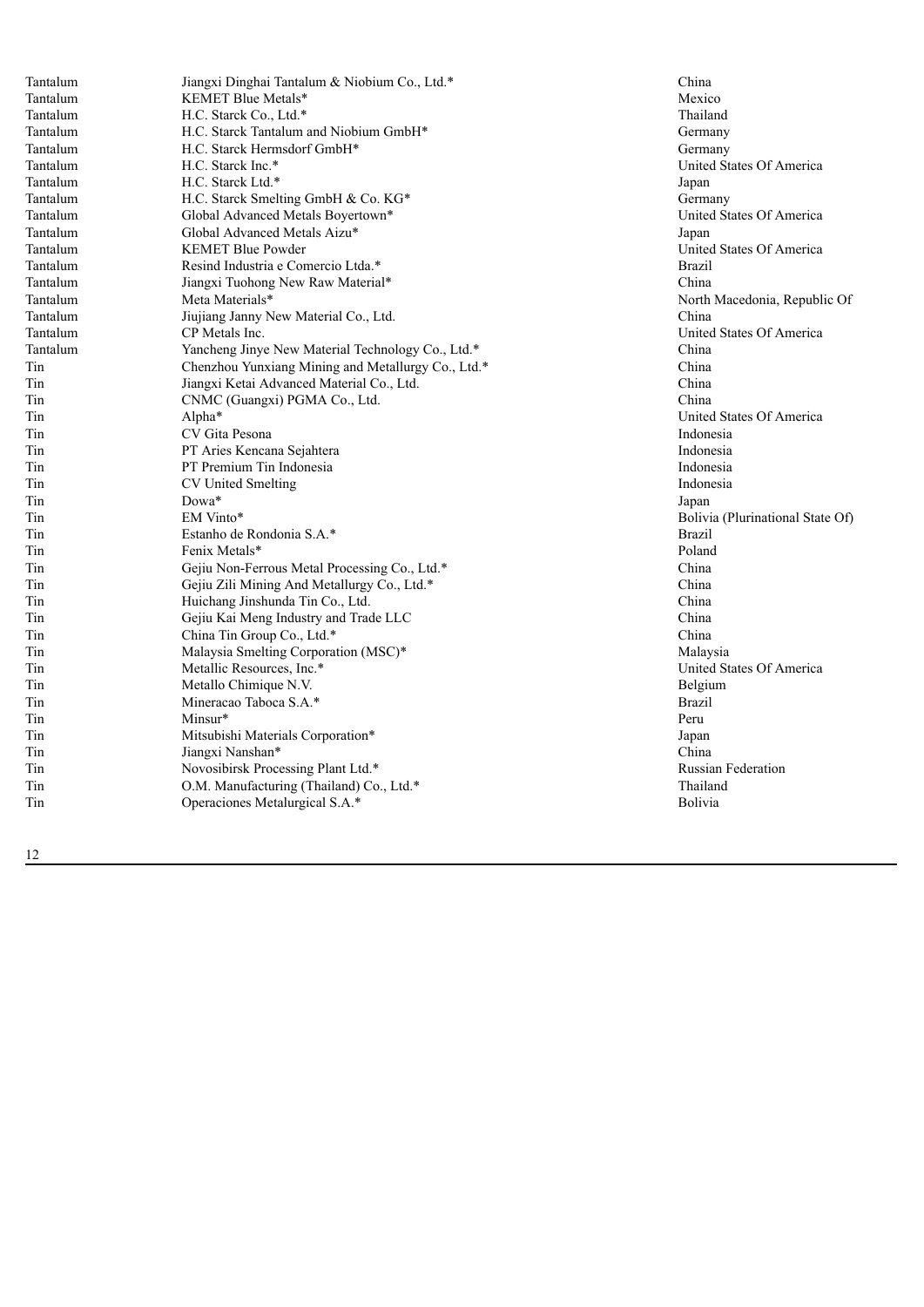| Tin | PT Artha Cipta Langgeng*                                                      | Indonesia                 |
|-----|-------------------------------------------------------------------------------|---------------------------|
| Tin | PT Babel Inti Perkasa*                                                        | Indonesia                 |
| Tin | PT Babel Surya Alam Lestari*                                                  | Indonesia                 |
| Tin | PT Bukit Timah*                                                               | Indonesia                 |
| Tin | PT DS Jaya Abadi                                                              | Indonesia                 |
| Tin | PT Karimun Mining                                                             | Indonesia                 |
| Tin | PT Mitra Stania Prima*                                                        | Indonesia                 |
| Tin | PT Panca Mega Persada                                                         | Indonesia                 |
| Tin | PT Prima Timah Utama*                                                         | Indonesia                 |
| Tin | PT Refined Bangka Tin*                                                        | Indonesia                 |
| Tin | PT Stanindo Inti Perkasa*                                                     | Indonesia                 |
| Tin | PT Sumber Jaya Indah                                                          | Indonesia                 |
| Tin | PT Timah (Persero) Tbk Kundur*                                                | Indonesia                 |
| Tin | PT Timah (Persero) Tbk Mentok*                                                | Indonesia                 |
| Tin | PT Timah Nusantara                                                            | Indonesia                 |
| Tin | PT Tinindo Inter Nusa*                                                        | Indonesia                 |
| Tin | PT Tommy Utama                                                                | Indonesia                 |
| Tin | Rui Da Hung*                                                                  | Taiwan, Province Of China |
| Tin | Soft Metais Ltda.*                                                            | <b>Brazil</b>             |
| Tin | Thaisarco*                                                                    | Thailand                  |
| Tin | Gejiu Yunxin Nonferrous Electrolysis Co., Ltd.*                               | China                     |
| Tin | VQB Mineral and Trading Group JSC                                             | Viet Nam                  |
| Tin | White Solder Metalurgia e Mineracao Ltda.*                                    | <b>Brazil</b>             |
| Tin | Yunnan Chengfeng Non-ferrous Metals Co., Ltd.*                                | China                     |
| Tin | Yunnan Chengfeng Non-ferrous Metals Co., Ltd.*                                | China                     |
| Tin | China Yunnan Tin Co Ltd.*                                                     | China                     |
| Tin | CV Venus Inti Perkasa                                                         | Indonesia                 |
| Tin | Magnu's Minerais Metais e Ligas Ltda.*                                        | <b>Brazil</b>             |
| Tin | PT Tirus Putra Mandiri                                                        | Indonesia                 |
| Tin | Melt Metais e Ligas S.A.                                                      | <b>Brazil</b>             |
| Tin | PT ATD Makmur Mandiri Jaya*                                                   | Indonesia                 |
| Tin | O.M. Manufacturing Philippines, Inc.*                                         | Philippines               |
| Tin | CV Ayi Jaya                                                                   | Indonesia                 |
|     | Electro-Mechanical Facility of the Cao Bang Minerals & Metallurgy Joint Stock |                           |
| Tin | Company                                                                       | Viet Nam                  |
| Tin | Nghe Tinh Non-Ferrous Metals Joint Stock Company                              | Viet Nam                  |
| Tin | Tuyen Quang Non-Ferrous Metals Joint Stock Company                            | Viet Nam                  |
| Tin | CV Dua Sekawan                                                                | Indonesia                 |
| Tin | PT Rajehan Ariq*                                                              | Indonesia                 |
| Tin | PT Cipta Persada Mulia*                                                       | Indonesia                 |
| Tin | An Vinh Joint Stock Mineral Processing Company                                | Viet Nam                  |
| Tin | Resind Industria e Comercio Ltda.*                                            | <b>Brazil</b>             |
| Tin | Super Ligas                                                                   | <b>Brazil</b>             |
| Tin | Metallo Belgium N.V.*                                                         | Belgium                   |
|     |                                                                               |                           |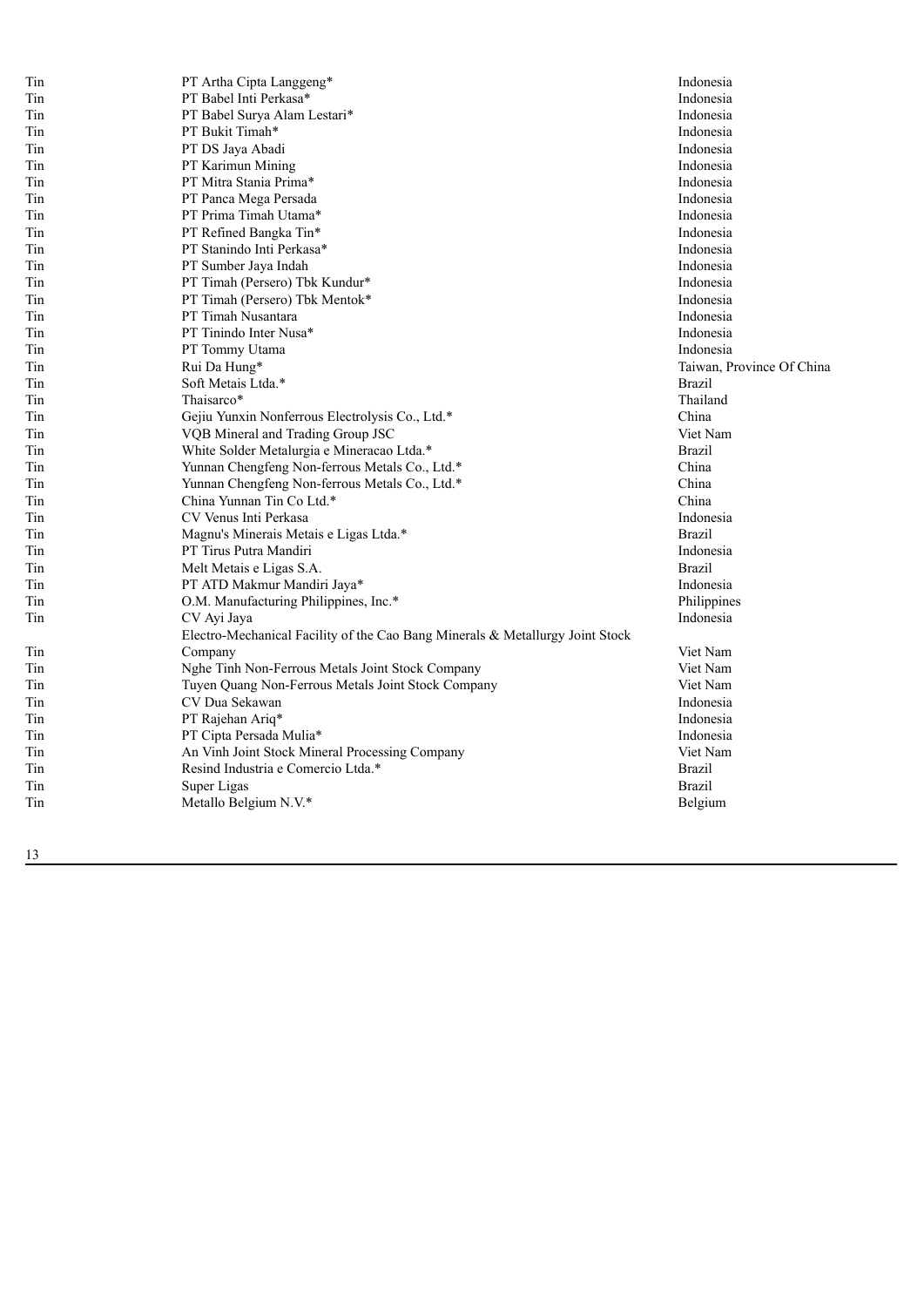| Tin      | Metallo Spain S.L.U.*                                                   | Spain                    |
|----------|-------------------------------------------------------------------------|--------------------------|
| Tin      | PT Sukses Inti Makmur                                                   | Indonesia                |
| Tin      | PT Kijang Jaya Mandiri                                                  | Indonesia                |
| Tin      | Thai Nguyen Mining and Metallurgy Co., Ltd.*                            | Viet Nam                 |
| Tin      | PT Menara Cipta Mulia*                                                  | Indonesia                |
| Tin      | HuiChang Hill Tin Industry Co., Ltd.*                                   | China                    |
| Tin      | Gejiu Fengming Metallurgy Chemical Plant                                | China                    |
| Tin      | Guanyang Guida Nonferrous Metal Smelting Plant                          | China                    |
| Tin      | Modeltech Sdn Bhd                                                       | Malaysia                 |
| Tin      | Gejiu Jinye Mineral Company                                             | China                    |
| Tin      | PT Lautan Harmonis Sejahtera                                            | Indonesia                |
| Tin      | Guangdong Hanhe Non-Ferrous Metal Co., Ltd.*                            | China                    |
| Tin      | Chifeng Dajingzi Tin Industry Co., Ltd.*                                | China                    |
| Tin      | PT Bangka Serumpun*                                                     | Indonesia                |
| Tin      | Pongpipat Company Limited                                               | Myanmar                  |
| Tin      | Tin Technology & Refining*                                              | United States Of America |
| Tin      | Dongguan CiEXPO Environmental Engineering Co., Ltd.                     | China                    |
| Tin      | Ma'anshan Weitai Tin Co., Ltd.*                                         | China                    |
| Tin      | PT Masbro Alam Stania                                                   | Indonesia                |
| Tin      | PT Rajawali Rimba Perkasa*                                              | Indonesia                |
| Tin      | Luna Smelter, Ltd.*                                                     | Rwanda                   |
| Tin      | Yunnan Yunfan Non-ferrous Metals Co., Ltd.                              | China                    |
| Tin      | Precious Minerals and Smelting Limited                                  | India                    |
| Tin      | Gejiu City Fuxiang Industry and Trade Co., Ltd.                         | China                    |
| Tin      | PT Mitra Sukses Globalindo                                              | Indonesia                |
|          | CRM Fundicao De Metais E Comercio De Equipamentos Eletronicos Do Brasil |                          |
| Tin      | Ltda                                                                    | <b>Brazil</b>            |
| Tin      | CRM Synergies*                                                          | Spain                    |
| Tin      | Fabrica Auricchio Industria e Comercio Ltda.*                           | <b>Brazil</b>            |
| Tungsten | A.L.M.T. Corp.*                                                         | Japan                    |
| Tungsten | Kennametal Huntsville*                                                  | United States Of America |
| Tungsten | Guangdong Xianglu Tungsten Co., Ltd.*                                   | China                    |
| Tungsten | Chongyi Zhangyuan Tungsten Co., Ltd.*                                   | China                    |
| Tungsten | CNMC (Guangxi) PGMA Co., Ltd.                                           | China                    |
| Tungsten | Fujian Jinxin Tungsten Co., Ltd.                                        | China                    |
| Tungsten | Global Tungsten & Powders Corp.*                                        | United States Of America |
| Tungsten | Hunan Chenzhou Mining Co., Ltd.*                                        | China                    |
| Tungsten | Hunan Chunchang Nonferrous Metals Co., Ltd.*                            | China                    |
| Tungsten | Japan New Metals Co., Ltd.*                                             | Japan                    |
| Tungsten | Ganzhou Huaxing Tungsten Products Co., Ltd.*                            | China                    |
| Tungsten | Kennametal Fallon*                                                      | United States Of America |
| Tungsten | Tejing (Vietnam) Tungsten Co., Ltd.                                     | Viet Nam                 |
| Tungsten | Wolfram Bergbau und Hutten AG*                                          | Austria                  |
| Tungsten | Xiamen Tungsten Co., Ltd.*                                              | China                    |
| Tungsten | Xinhai Rendan Shaoguan Tungsten Co., Ltd.                               | China                    |
|          |                                                                         |                          |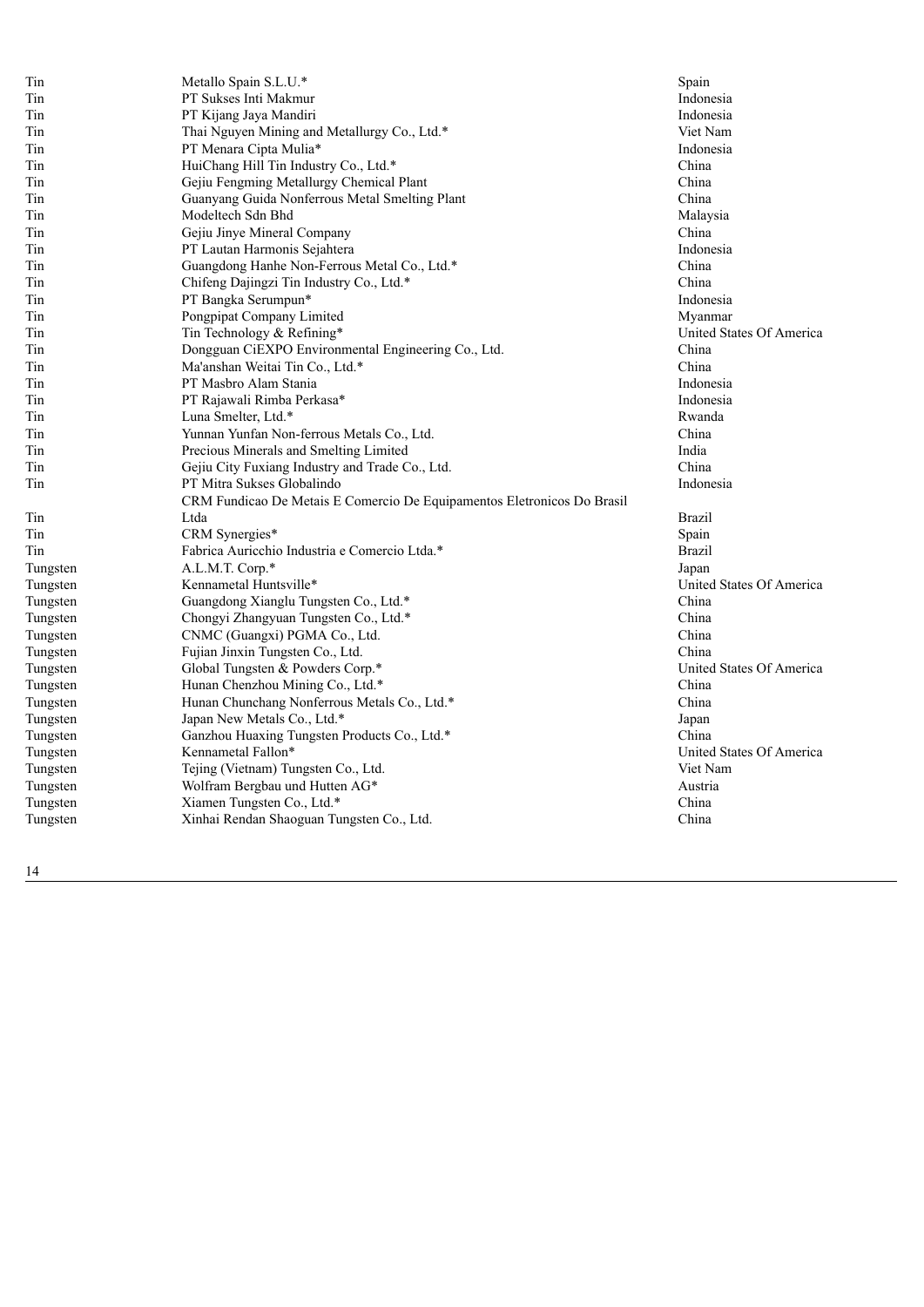| Tungsten | Jiangxi Minmetals Gao'an Non-ferrous Metals Co., Ltd.          | <b>Ch</b>      |
|----------|----------------------------------------------------------------|----------------|
| Tungsten | Ganzhou Jiangwu Ferrotungsten Co., Ltd.*                       | Ch             |
| Tungsten | Jiangxi Yaosheng Tungsten Co., Ltd.*                           | C <sub>h</sub> |
| Tungsten | Jiangxi Xinsheng Tungsten Industry Co., Ltd.*                  | <b>Ch</b>      |
| Tungsten | Jiangxi Tonggu Non-ferrous Metallurgical & Chemical Co., Ltd.* | Ch             |
| Tungsten | Malipo Haiyu Tungsten Co., Ltd.*                               | Ch             |
| Tungsten | Xiamen Tungsten (H.C.) Co., Ltd.*                              | C <sub>h</sub> |
| Tungsten | Jiangxi Gan Bei Tungsten Co., Ltd.*                            | <b>Ch</b>      |
| Tungsten | Ganzhou Seadragon W & Mo Co., Ltd.*                            | Ch             |
| Tungsten | Asia Tungsten Products Vietnam Ltd.*                           | Vi             |
| Tungsten | Chenzhou Diamond Tungsten Products Co., Ltd.*                  | <b>Ch</b>      |
| Tungsten | H.C. Starck Tungsten GmbH*                                     | Ge             |
| Tungsten | H.C. Starck Smelting GmbH & Co. KG*                            | Gε             |
| Tungsten | Masan High-Tech Materials*                                     | Vi             |
| Tungsten | Jiangwu H.C. Starck Tungsten Products Co., Ltd.*               | <b>Ch</b>      |
| Tungsten | <b>KEMET Blue Powder</b>                                       | Ur             |
| Tungsten | Hunan Chuangda Vanadium Tungsten Co., Ltd. Wuji                | <b>Ch</b>      |
| Tungsten | Niagara Refining LLC*                                          | Ur             |
| Tungsten | China Molybdenum Tungsten Co., Ltd.*                           | <b>Ch</b>      |
| Tungsten | Ganzhou Haichuang Tungsten Co., Ltd.*                          | C <sub>h</sub> |
| Tungsten | Jiangxi Dayu Longxintai Tungsten Co., Ltd.                     | Ch             |
| Tungsten | Hydrometallurg, JSC*                                           | Ru             |
| Tungsten | Unecha Refractory metals plant*                                | Ru             |
| Tungsten | South-East Nonferrous Metal Company Limited of Hengyang City   | C <sub>h</sub> |
| Tungsten | Philippine Chuangxin Industrial Co., Inc.*                     | Ph             |
| Tungsten | Xinfeng Huarui Tungsten & Molybdenum New Material Co., Ltd.*   | <b>Ch</b>      |
| Tungsten | <b>ACL Metais Eireli*</b>                                      | Br             |
| Tungsten | Woltech Korea Co., Ltd.*                                       | Ko             |
| Tungsten | Moliren Ltd.*                                                  | Ru             |
| Tungsten | Hunan Litian Tungsten Industry Co., Ltd.                       | <b>Ch</b>      |
| Tungsten | Jiujiang Janny New Material Co., Ltd.                          | C <sub>h</sub> |
| Tungsten | KGETS Co., Ltd.*                                               | Ko             |
| Tungsten | Fujian Ganmin RareMetal Co., Ltd.*                             | <b>Ch</b>      |
| Tungsten | CP Metals Inc.                                                 | Ur             |
| Tungsten | Lianyou Metals Co., Ltd.*                                      | Ta             |
| Tungsten | JSC "Kirovgrad Hard Alloys Plant"*                             | Ru             |
| Tungsten | NPP Tyazhmetprom LLC                                           | Ru             |
| Tungsten | GEM Co., Ltd.*                                                 | Ch             |
| Tungsten | Albasteel Industria e Comercio de Ligas Para Fundicao Ltd.     | Br             |
| Tungsten | Cronimet Brasil Ltda*                                          | Br             |
| Tungsten | Artek LLC                                                      | Ru             |
| Tungsten | Fujian Xinlu Tungsten*                                         | <b>Ch</b>      |
|          |                                                                |                |

h i n a China China China China China China China China Viet Nam China Germany Germany Viet Nam China United States Of America China United States Of America China China h i n a Russian Federation Russian Federation China Philippines China **Brazil** Korea, Republic Of Russian Federation h i n a h i n a Korea, Republic Of China nited States Of America Taiwan, Province Of China Russian Federation Russian Federation China r a z i l **Brazil** Russian Federation China